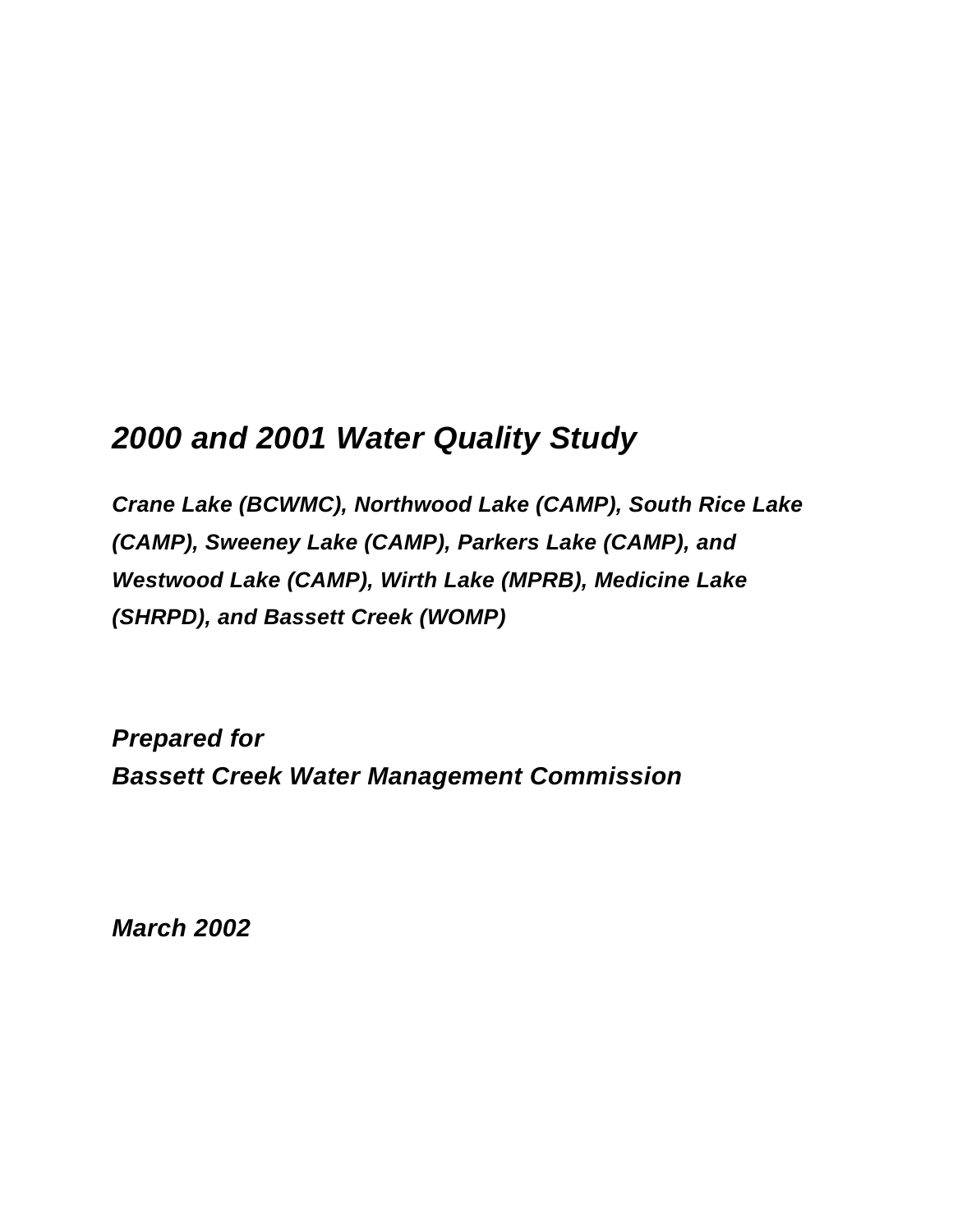## 2000 and 2001 Lake Water Quality Study

### **Prepared for Bassett Creek Water Management Commission Table of Contents**

| Biota9                                                                                      |  |  |  |
|---------------------------------------------------------------------------------------------|--|--|--|
|                                                                                             |  |  |  |
|                                                                                             |  |  |  |
|                                                                                             |  |  |  |
|                                                                                             |  |  |  |
| Results from 2000 and 2001 CAMP Monitoring of Lakes in Bassett Creek Watershed12            |  |  |  |
|                                                                                             |  |  |  |
|                                                                                             |  |  |  |
|                                                                                             |  |  |  |
|                                                                                             |  |  |  |
|                                                                                             |  |  |  |
| Results from 2000 and 2001 MPRB and SHRPD Monitoring of Lakes in Bassett Creek Watershed.22 |  |  |  |
|                                                                                             |  |  |  |
|                                                                                             |  |  |  |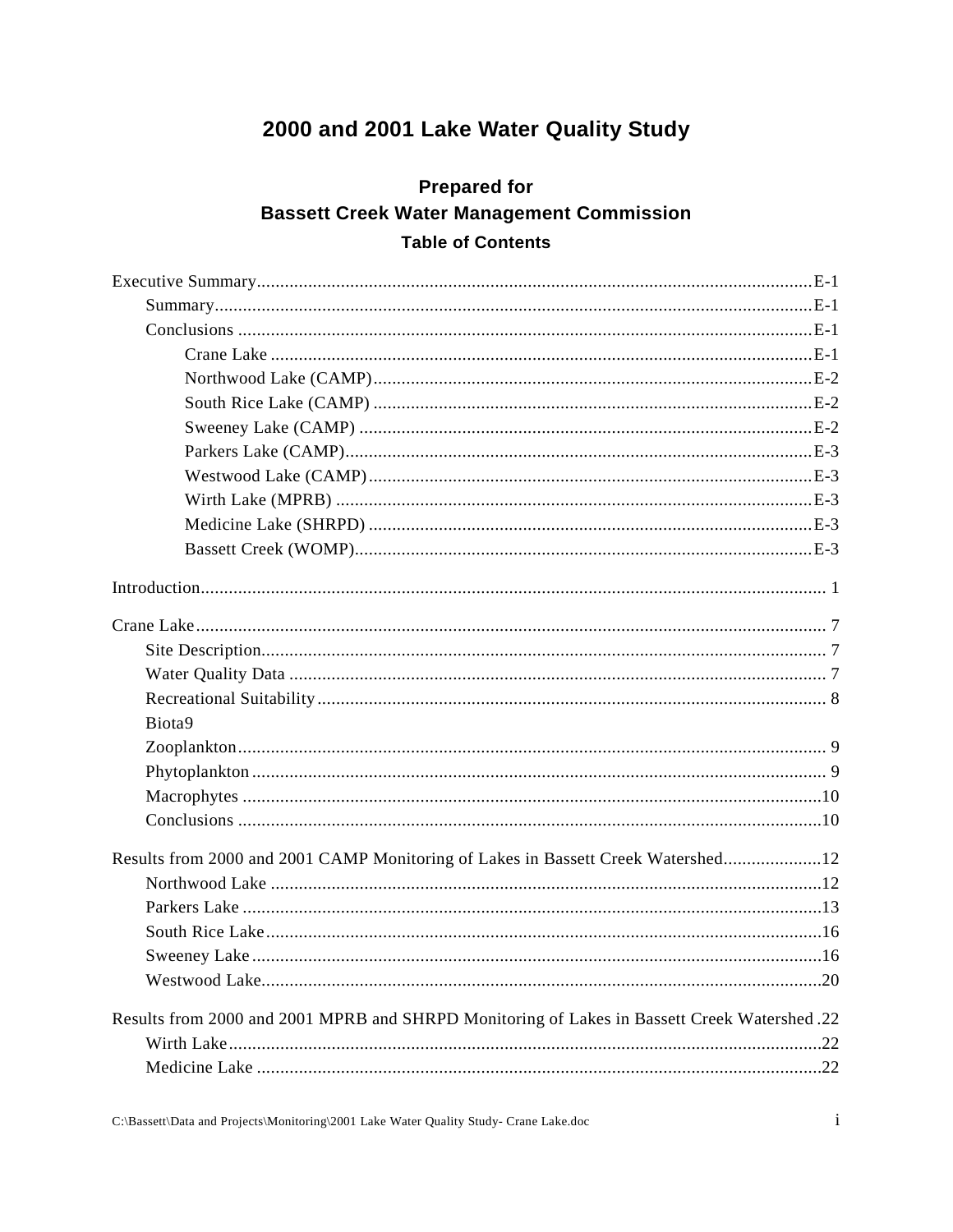#### **List of Tables**

| Table 1 Trophic State Classifications for Total Phosphorus, Chlorophyll a, and Secchi Disc |  |
|--------------------------------------------------------------------------------------------|--|
| Table 2 Recreational Suitability Index Compared to a Physical Conditions Index             |  |
|                                                                                            |  |
|                                                                                            |  |
|                                                                                            |  |

## **List of Figures**

| Figure 3 Secchi Depth (SDM), Total Phosphorus (TP), and Chlorophyll a (CLA) for Northwood               |
|---------------------------------------------------------------------------------------------------------|
| Figure 4 Secchi Depth (SDM), Total Phosphorus (TP), and Chlorophyll a (CLA) for Parkers Lake in<br>2000 |
| Figure 5 Secchi Depth (SDM), Total Phosphorus (TP), and Chlorophyll a (CLA) for South Rice              |
| Figure 6 Secchi Depth (SDM), Total Phosphorus (TP), and Chlorophyll a (CLA) for Sweeney Lake            |
| Figure 7 Secchi Depth (SDM), Total Phosphorus (TP), and Chlorophyll a (CLA) for Sweeney Lake            |
| Figure 8 Secchi Depth (SDM), Total Phosphorus (TP), and Chlorophyll a (CLA) for Westwood                |
| Figure 9 Secchi Depth (SDM), Total Phosphorus (TP), and Chlorophyll a (CLA) for Wirth Lake in           |
| Figure 10 Secchi Depth (SDM), Total Phosphorus (TP), and Chlorophyll a (CLA) for Medicine               |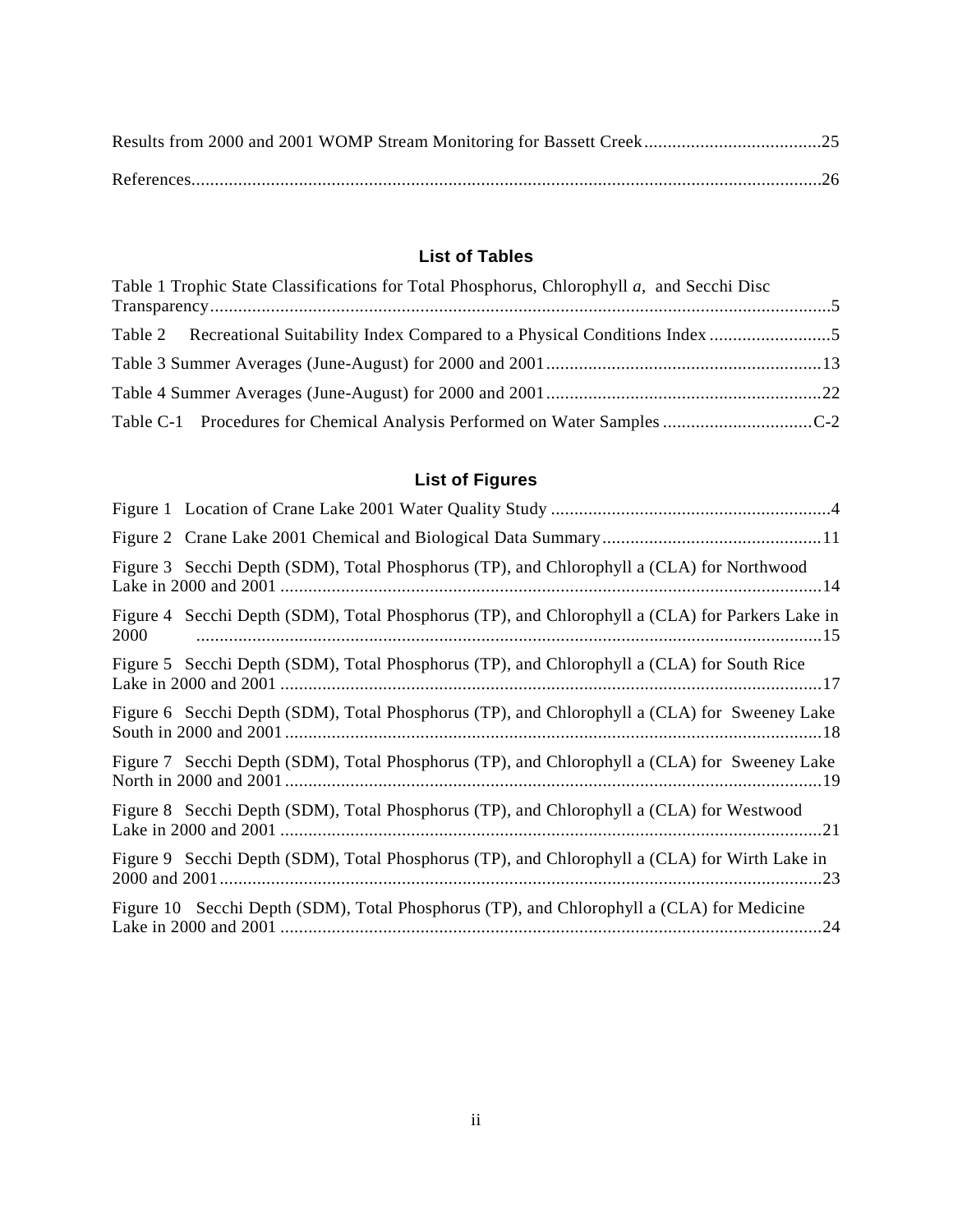#### **List of Appendices**

Appendix A Lake Water Quality Data for 2000 and 2001

- Appendix B Macrophyte Surveys; Phytoplankton and Zooplankton Analyses for Crane Lake in 2001
- Appendix C Field and Laboratory Methods
- Appendix D Wirth Lake Water Quality Data
- Appendix E Medicine Lake Water Quality Data
- Appendix F Bassett Creek WOMP Site Data

#### **Acronyms**

BCWMC – Bassett Creek Water Management Commission

CAMP – Citizen Assisted Monitoring Program

MPRB – Minneapolis Park and Recreation Board

SHRPD – Suburban Hennepin Regional Park District

WOMP – Watershed Outlet Monitoring Program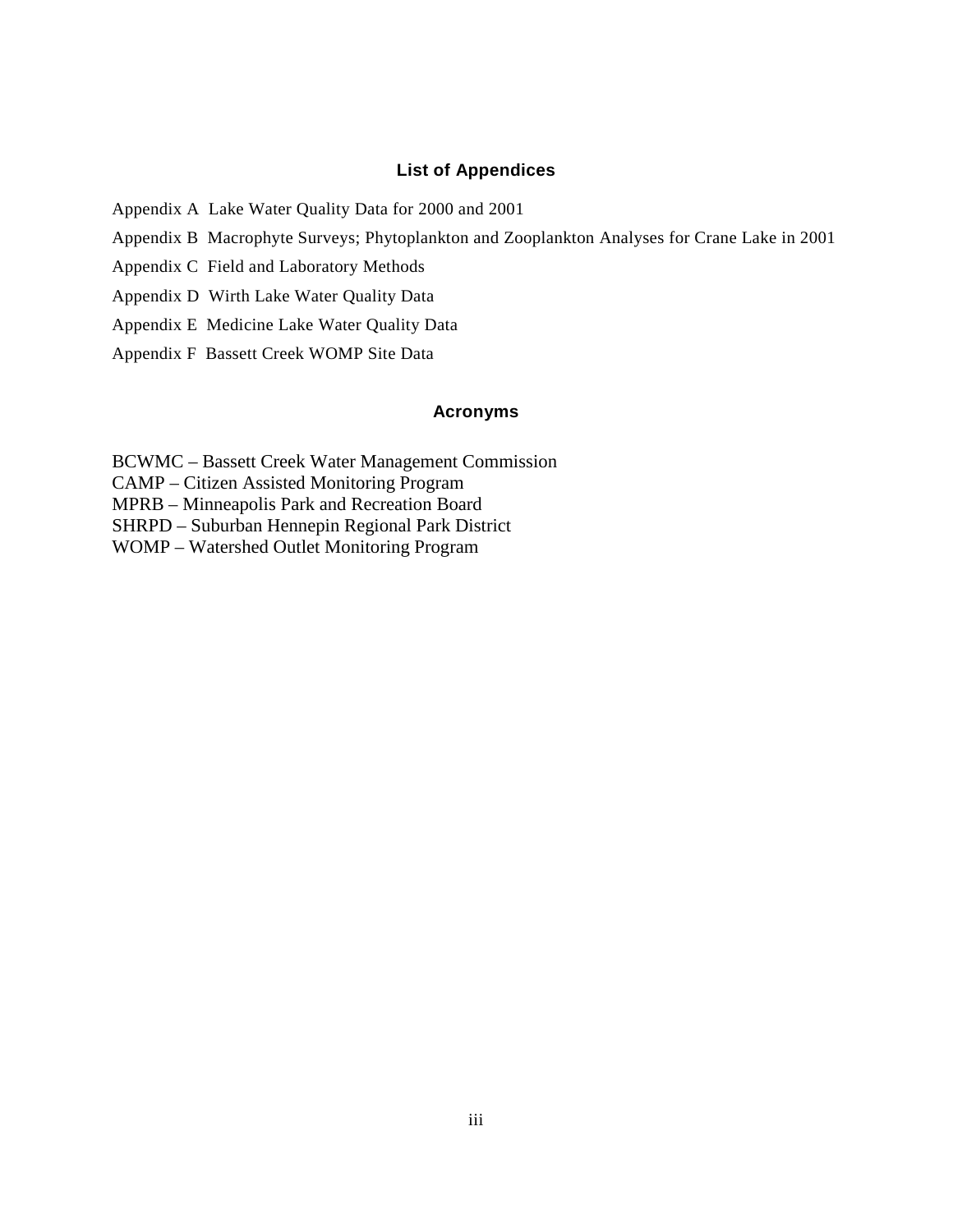### **Summary**

Since 1970, when the Bassett Creek Water Management Commission was formed, water quality conditions in the ten major lakes have been periodically monitored. The objective of the lake monitoring program is to detect changes or trends in water quality over time, thereby determining the effect of changing land use patterns in the watershed and the effectiveness of the Commission's efforts to prevent water quality degradation in the lakes.

This report presents the results of water quality monitoring in 2001 of Crane Lake by Barr Engineering Company (Barr). The lake was monitored for water quality (Appendix A) and biota (Appendix B). The latter included macrophytes (i.e., aquatic vascular plants), phytoplankton, and zooplankton. Monitoring results are summarized using a narrative description of the results, accompanied by a one page graphical summary of the data.

In addition, this report includes a summary of results of volunteer monitoring of lakes under the Citizen Assisted Monitoring Program (CAMP), which is coordinated by the Metropolitan Council for 2000 and 2001. The five lakes monitored in the Bassett Creek watershed were Northwood Lake, South Rice Lake, Sweeney Lake (2 sites), Parkers Lake, and Westwood Lake. The BCWMC shared sponsorship for Sweeney Lake with the Sweeney Lake Association and sponsored the volunteer monitoring at the other four lakes.

## **Conclusions**

#### **Crane Lake**

- Crane Lake is a shallow wetland-type of lake that appears to have a relatively simple chemical, physical, and biological structure.
- Water quality goals for Crane Lake were achieved for chlorophyll *a* (maximum 40  $\mu$ g/L) throughout 2001, and were achieved for total phosphorus (maximum 75  $\mu$ g/L) and Secchi depth (minimum 0.9 meters) in the first half of the growing season. Water quality goals were not met in July and August for total phosphorus and in late August and September for Secchi depth.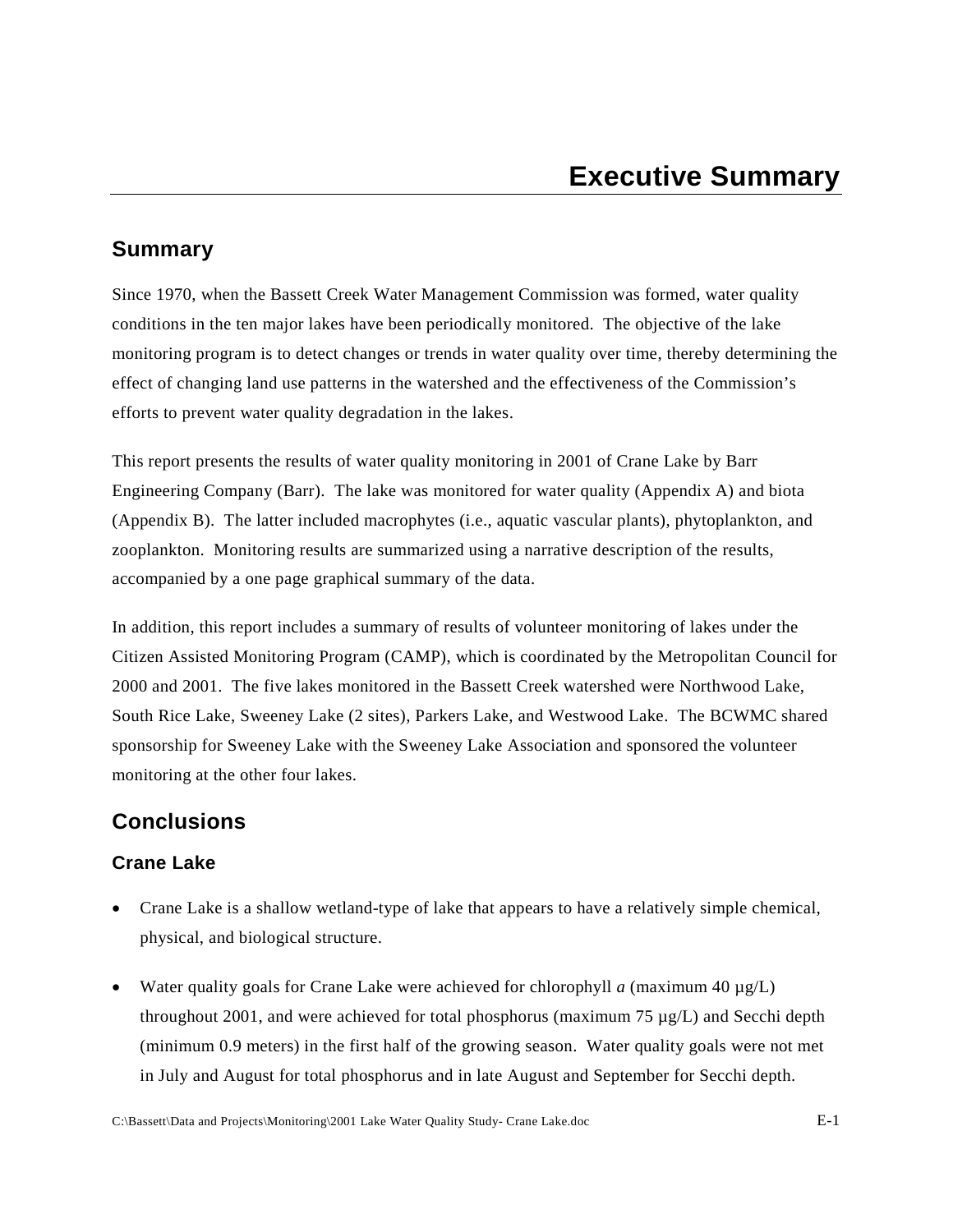- Macrophytes are growing throughout Crane Lake and a filamentous algal mat develops in the late summer; Purple loosestrife is a nuisance exotic species that is interspersed with the cattails surrounding the shoreline of Crane Lake.
- Crane Lake generally had better water quality in the last decade than in the previous two decades, based on total phosphorus and chlorophyll *a* concentrations measured since 1972.

#### **Northwood Lake (CAMP)**

- Algal biomass (chlorophyll *a* ) appears to have responded to barley straw additions in 2000 and 2001, although the effect of the barley straw is complicated by a reduction in total phosphorus concentrations compared to previous years, which could also account for a reduction in algal biomass.
- At least one algal bloom did occur in mid-summer of 2000 and 2001, and the summer average chlorophyll *a* concentration in 2001 was about double the 2000 summer average.
- The results in 2000 from the CAMP monitoring were very similar to the Barr sample results, which supports the reliability of the CAMP data.

#### **South Rice Lake (CAMP)**

- Total phosphorus (TP) and chlorophyll *a* concentrations in 2000 were extremely high, with summer averages of 1323 µg/L and 1326 µg/L, respectively; however, the TP and chlorophyll *a* concentrations were in the expected range in 2001, with summer averages of 211  $\mu$ g/L for TP and 22 µg/L for chlorophyll *a*.
- Summer average Secchi depth was 0.5 meters for both years.

#### **Sweeney Lake (CAMP)**

- Sweeney Lake was sampled at a north and south site by the CAMP volunteer for both 2000 and 2001. The north and south sites had essentially the same water quality.
- The results in 2000 from the CAMP monitoring at the south site were very similar to the Barr sample results from the same site; summer average Secchi depth was 0.3 meters lower from the Barr measurements, but the summer average TP concentrations were identical and summer

C:\Bassett\Data and Projects\Monitoring\2001 Lake Water Quality Stody- Crane Lake.doc average chlorophyll *a* concentrations were within 5 µg/L.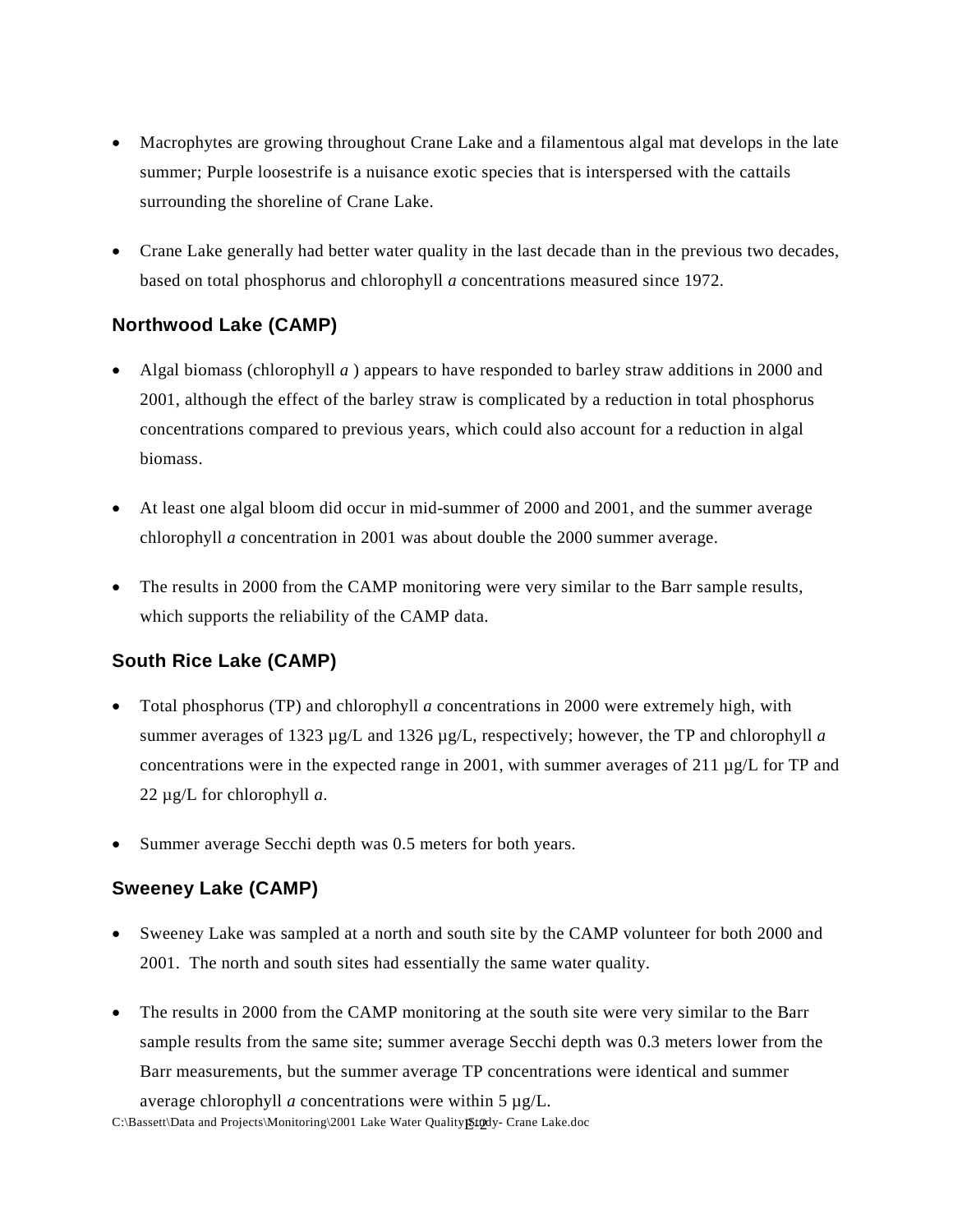#### **Parkers Lake (CAMP)**

- CAMP data were collected for the first time 2000; no data were available from CAMP for 2001.
- Summer average Secchi depth collected by Barr in 2000 was 0.6 meters less than the summer average Secchi depth from the CAMP monitoring; however, summer averages for TP and chlorophyll *a* were very similar for the two sets of 2000 data.

#### **Westwood Lake (CAMP)**

- CAMP results for 2000 and 2001 showed greater average Secchi depth in 2001 compared to 2000, but the summer average chlorophyll *a* concentration was approximately four times higher in 2001 than in 2000, because of several algal blooms in 2001.
- Secchi depth was 1.1 meters in 1997 (measured by Barr) and 1.6 meters in 2001 (measured by CAMP volunteer). More data are needed to determine if there is a positive trend in water quality.

#### **Wirth Lake (MPRB)**

• MPRB staff collected data in 2000 and 2001. Results showed there was little change in summer averages in 2001 compared to 2000 for secchi depth, total phosphorous and chlorophyll *a*.

#### **Medicine Lake (SHRPD)**

• SHRPD staff collected data in 2000 and 2001. Results showed there was little change in summer averages in 2001 compared to 2000 for secchi depth, total phosphorous and chlorophyll *a*.

#### **Bassett Creek (WOMP)**

• Water quality and quantity (stream flow) data were collected in 2000 and 2001 for the Bassett Creek WOMP site. At this time, the data set does not span a long enough time period to determine any trends. However, a brief review of data collected for the *Bassett Creek 1992 Stormwater Monitoring Study* (Barr Engineering, 1993) showed that there has been little change since 1992.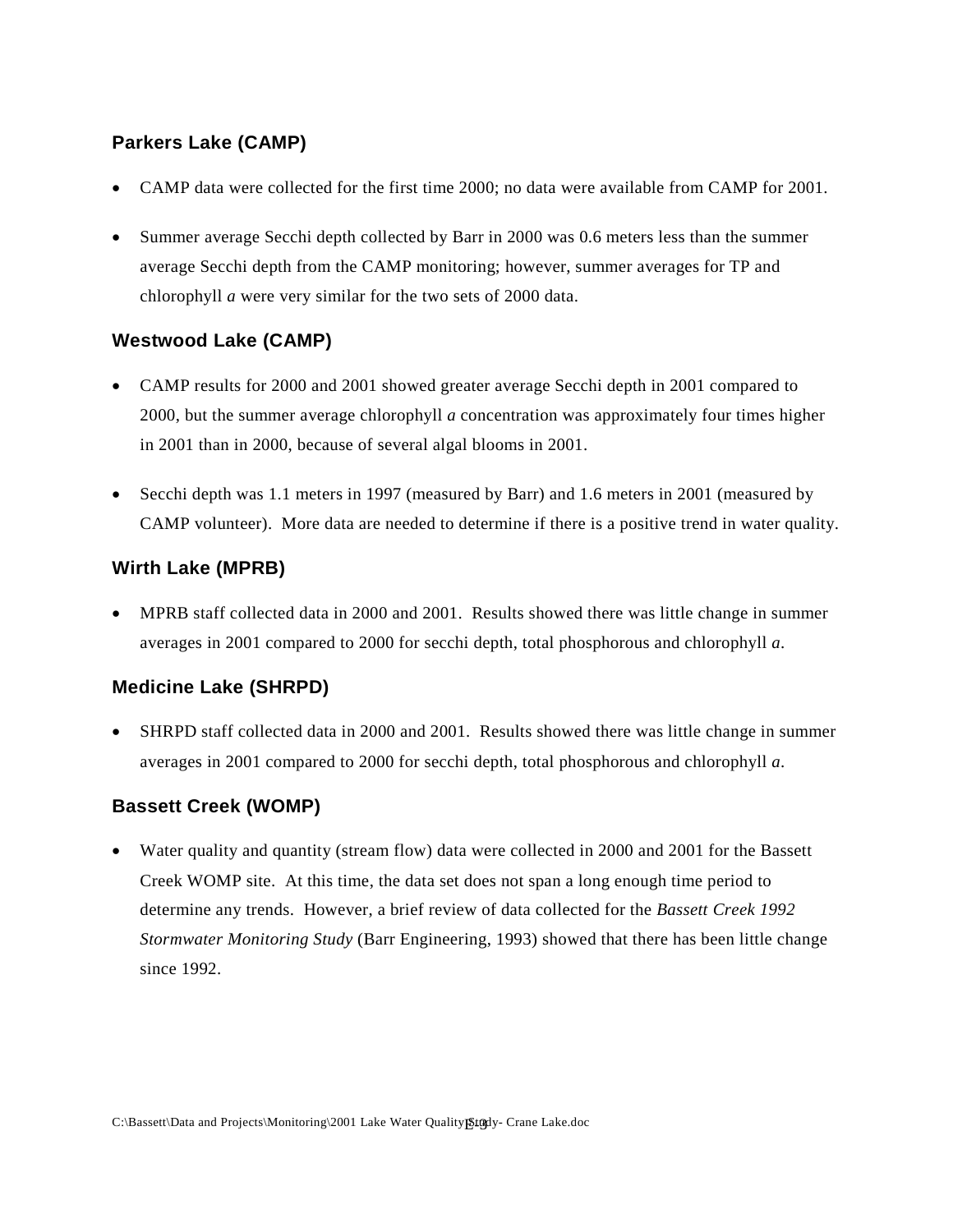## **Introduction**

Since 1970, when the Bassett Creek Water Management Commission (Commission) was formed, water quality conditions in the ten major lakes have been periodically monitored. The Commission's policy is to preserve water quality conditions, and to improve them where possible. Nonpoint source pollution—pollutants transported by stormwater runoff—is the predominant cause of lake water quality degradation. The objective of the lake monitoring program is to detect changes or trends in water quality over time, thereby determining the effect of changing land use patterns in the watershed and the effectiveness of the Commission's efforts to prevent water quality degradation in the lakes.

In 1991, the Commission established an annual lake water quality monitoring program that generally followed the recommendations of the Metropolitan Council (Osgood, 1989a) for a "Level 1, Survey and Surveillance" data collection effort. The lake sampling program generally involves monitoring of ten lakes on a four-year rotating basis, three or four lakes per year. Major lakes include the following water bodies, with prior monitoring years indicated parenthetically:

- 
- 

 $\overline{a}$ 

- Medicine (1977, 1982, 1983, 1984, 1988, [1](#page-7-0)994<sup>1</sup>, 1999<sup>1</sup>)
- Northwood (1977, 1982, 1992, 1996, 2000) Westwood (1977, 1982, 1993, 1997)
- Parker's (1977, 1982, 1992, 1996, 2000) Wirth (1977, 1982)
- Crane (1977, 1982, 1993, 1997, 2001) Sunset Hill (Cavanaugh) (1977, 1982, 1994, 1998)
- Lost (1977, 1982, 1993, 1997) Sweeney (1977, 1982, 1985, 1992, 1996, 2000)
	- Twin (1977, 1982, 1992, 1996, 2000)
	-
	-

Wirth Lake is currently monitored by the Minneapolis Park Board and is, therefore, not included in the Commission's lake monitoring program. Medicine Lake is currently monitored by Suburban Hennepin Regional Park District (Hennepin Parks). The Commission periodically participates with Hennepin parks to monitor Medicine Lake.

<span id="page-7-0"></span>C:\Bassett\Data and Projects\Monitoring\2001 Lake Water Quality Study- Crane Lake.doc 1 <sup>1</sup> Monitoring performed jointly with Suburban Hennepin Regional Park District.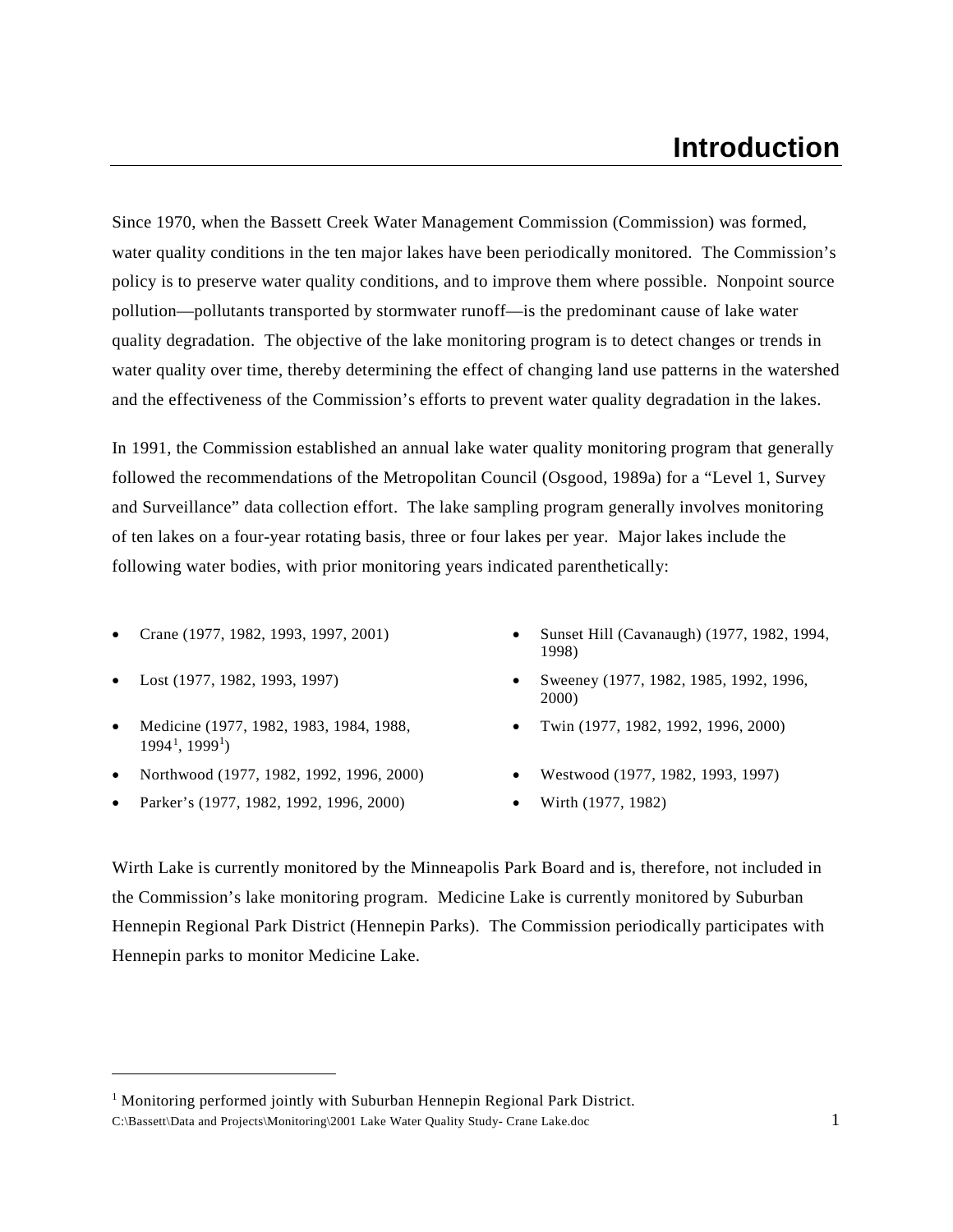The lake sampling program occasionally includes limited monitoring for other water bodies, which has included the following ponds and the year sampled in parenthesis:

- Courtland, East Ring, and West Ring Ponds (1993)
- Grimes Pond (1996)
- North Rice and South Rice Ponds (1994, 1998)

This report presents the results of water quality monitoring in 2001 of Crane Lake (see Figure 1 for location). The lake was monitored for water quality (see Appendix A) and biota (see Appendix B). The biotic monitoring included macrophytes (i.e., aquatic vascular plants), phytoplankton, and zooplankton. Monitoring results are summarized; a narrative description of the results is accompanied by a one page graphical summary of the data. More detailed results can be found in the appendices of the report. The Commission discontinued monitoring for Lost Lake and Westward Lake during 2001 due to budgeting issues.

In addition, this report includes a summary of results of volunteer monitoring of lakes under the Citizen Assisted Monitoring Program (CAMP), which is coordinated by the Metropolitan Council for 2000 and 2001. The five lakes monitored in the Bassett Creek watershed were Northwood Lake, South Rice Lake, Sweeney Lake (2 sites), Parkers Lake, and Westwood Lake. The BCWMC shared sponsorship for Sweeney Lake with the Sweeney Lake Association and sponsored volunteer monitoring at the other four lakes.

The discussion of water quality conditions focuses on the three principal water quality indicators: total phosphorus (TP) and chlorophyll *a* concentrations, and Secchi disc transparency. Phosphorus is a nutrient that usually controls the growth of algae. Chlorophyll *a* is the primary photosynthetic pigment in lake algae; therefore, the concentration in a lake water sample indicates the amount of algae present in the lake. Secchi disc transparency is a measure of water clarity, and is inversely related to algal abundance.

The water quality conditions were classified as to trophic state, based on the total phosphorus concentration, chlorophyll *a* concentration, and Secchi disc transparency (Table 1). Most of the lakes in the Twin Cities Metropolitan Area fall within the eutrophic or hypereutrophic ranges.

C:\Bassett\Data and Projects\Monitoring\2001 Lake Water Quality Sjudy- Crane Lake.doc The Recreational Suitability Index (RSI) was calculated for each lake. The RSI is an index of recreational impairment in a lake caused by degraded water transparency. The index represents degrees of use-impairment and parallels an index of physical condition (Table 2). Secchi disc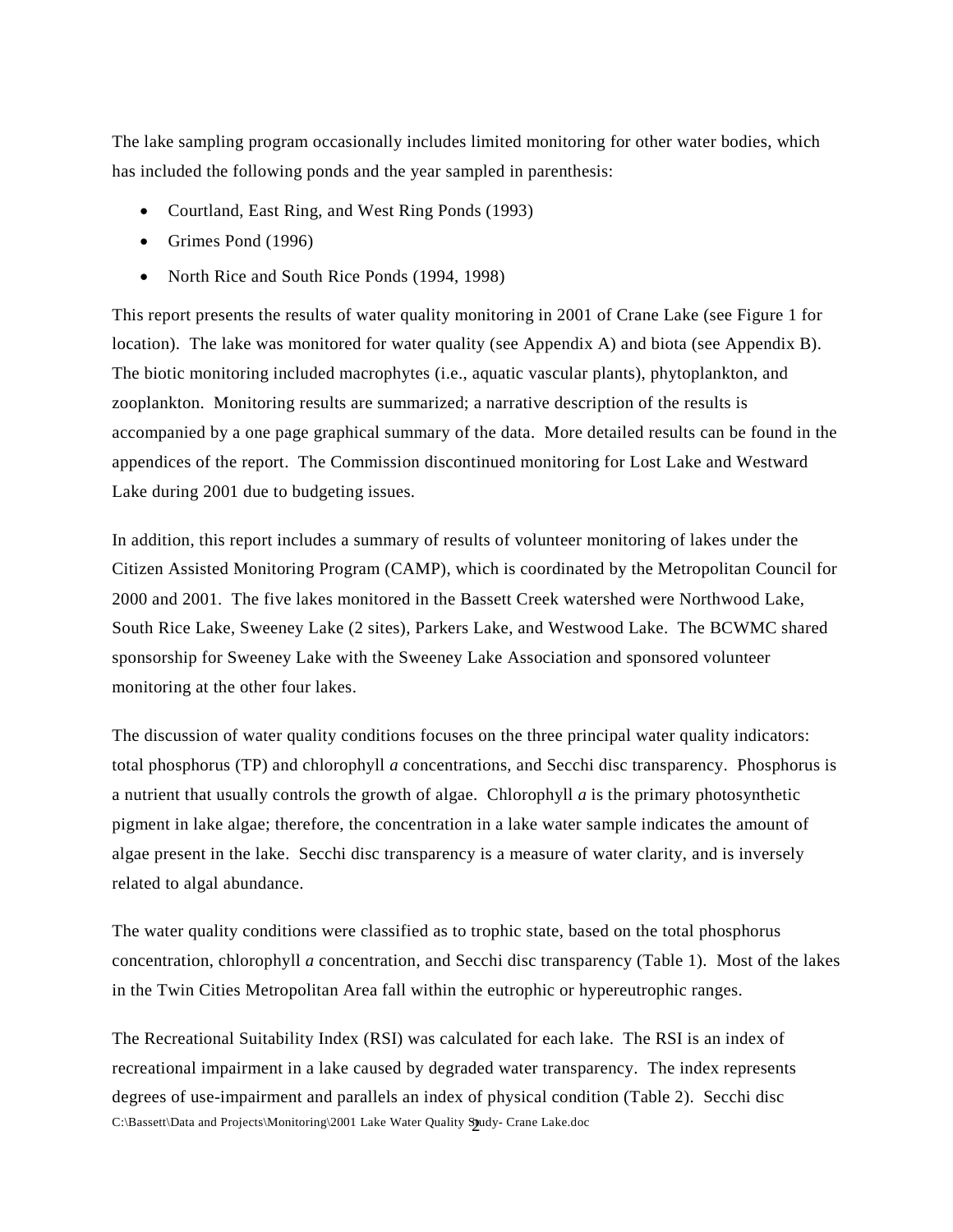transparency data were used to calculate the RSI, which was originally based on empirical relationships developed by Osgood (1989a) using data from lakes in the Twin Cities metro area.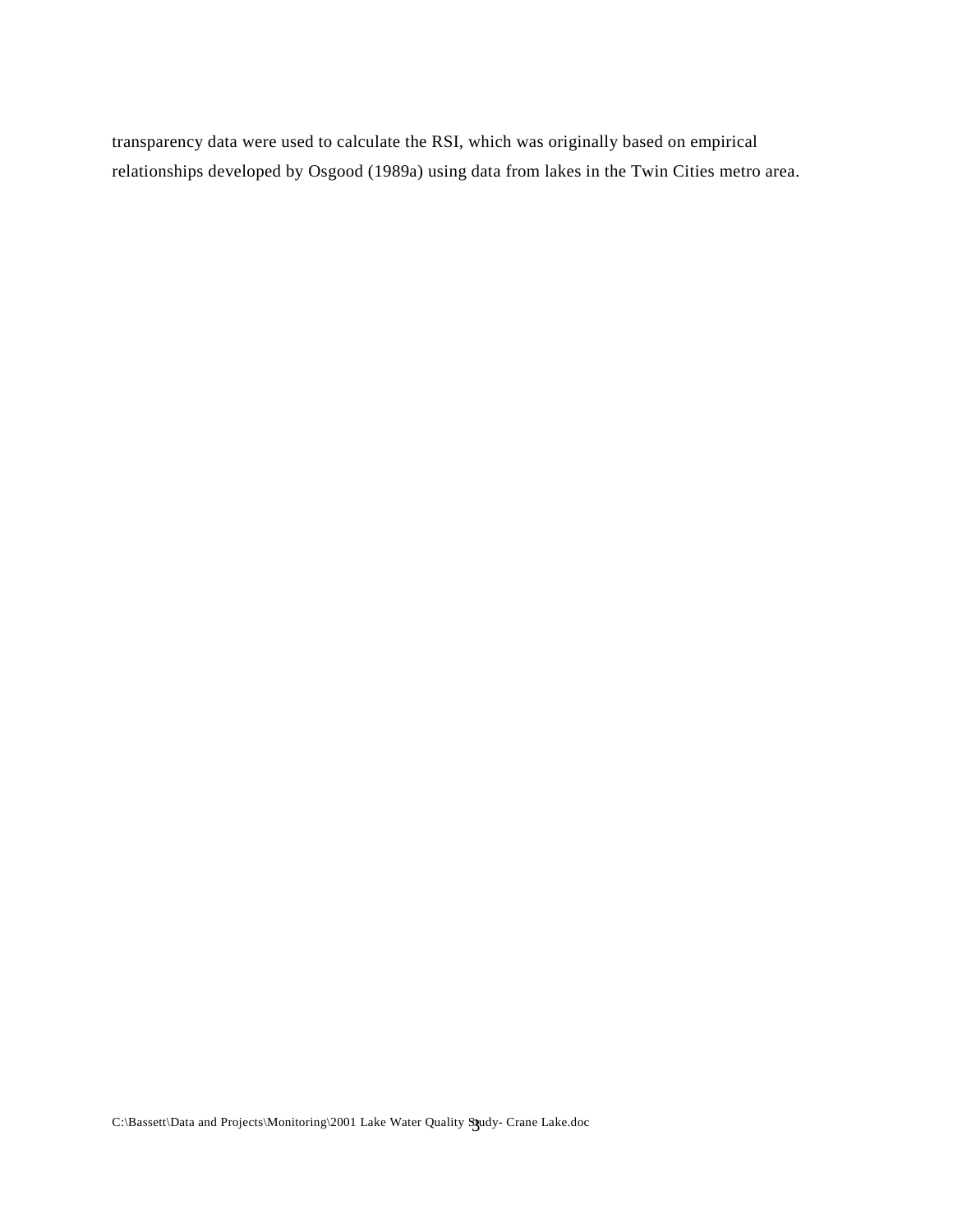#### **Figure 1 Location of Crane Lake 2001 Water Quality Study**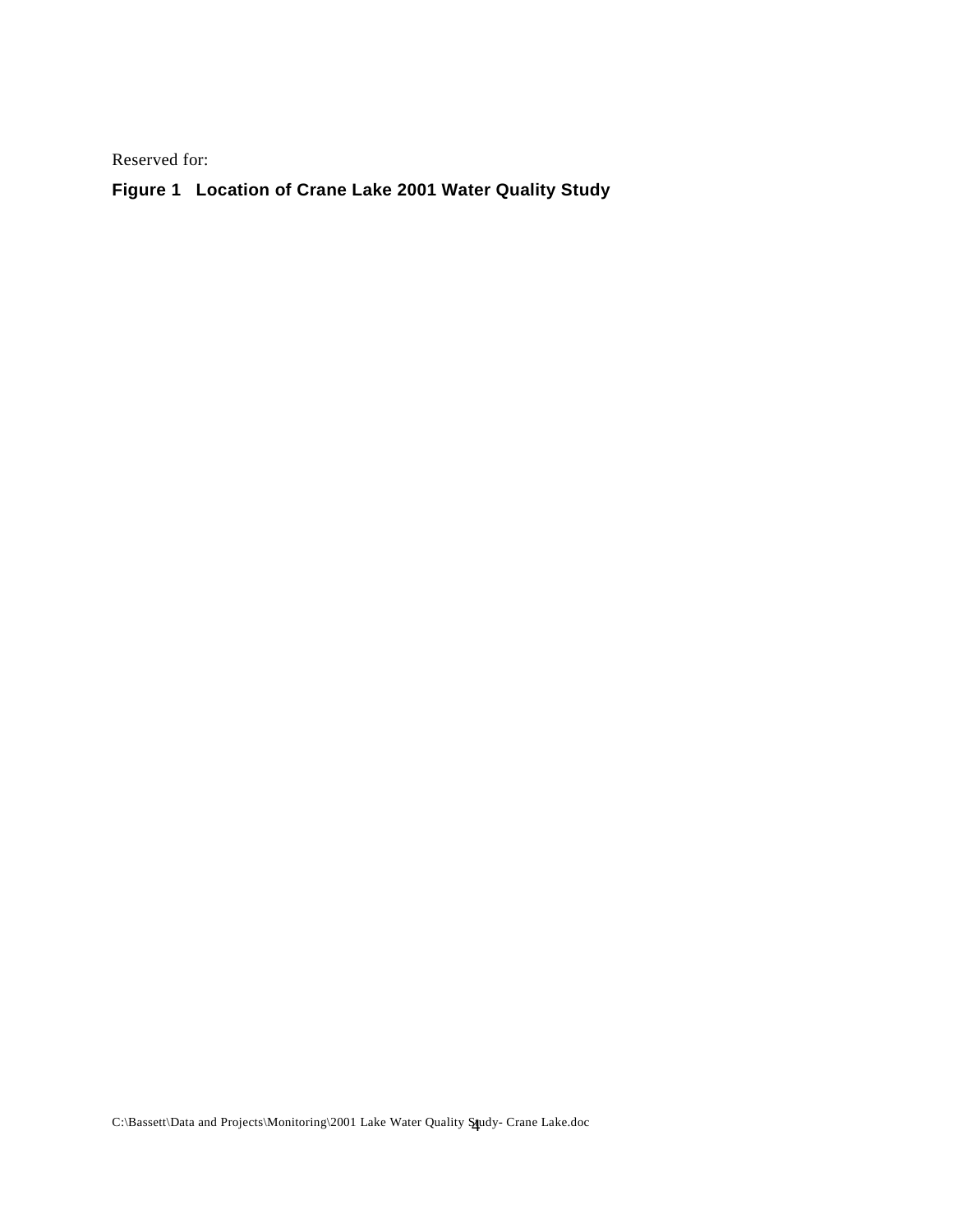**Table 1 Trophic State Classifications for Total Phosphorus, Chlorophyll** *a***, and Secchi Disc Transparency**

| <b>Lake Classification</b>                         | <b>Total Phosphorus</b>   | Chlorophyll a         | <b>Secchi Disc</b><br><b>Transparency</b> |
|----------------------------------------------------|---------------------------|-----------------------|-------------------------------------------|
| Oligotrophic<br>(nutrient poor)                    | less than 10 µg/L         | less than $2 \mu g/L$ | Greater than 15 ft<br>(4.6 m)             |
| <b>Mesotrophic</b><br>(moderate nutrient levels)   | $10 \mu g/L - 24 \mu g/L$ | 2 µg/L - 7.5 µg/L     | 15 ft - 6.6 ft<br>$(4.6 m - 2.0 m)$       |
| <b>Eutrophic</b><br>(nutrient rich)                | $24 \mu g/L - 57 \mu g/L$ | 7.5 µg/L - 26 µg/L    | 6.6 ft $-2.8$ ft<br>$(2.0 m - 0.85 m)$    |
| <b>Hypereutrophic (extremely</b><br>nutrient rich) | Greater than 57 µg/L      | Greater than 26 µg/L  | Less than 2.8 ft<br>$(0.85 \text{ m})$    |

**Table 2 Recreational Suitability Index Compared to a Physical Conditions Index**

| <b>Scale</b>   | <b>Recreational Suitability Index</b>                                  | <b>Physical Condition Index</b>                                                                   |
|----------------|------------------------------------------------------------------------|---------------------------------------------------------------------------------------------------|
| 1              | Beautiful, could not be better                                         | Crystal clear                                                                                     |
| 2              | Very minor aesthetic problems                                          | Not quite crystal clear; some algae<br>visible                                                    |
| 3              | Swimming and aesthetic enjoyment slightly impaired                     | Definite color caused by algae                                                                    |
| $\overline{4}$ | Desire to swim and level of enjoyment substantially reduced            | High algal levels with limited<br>clarity and/or mild odor apparent                               |
| 5              | Swimming and aesthetic enjoyment nearly impossible because<br>of algae | Severely high algal levels;<br>includes massive floating scums,<br>strong foul odor, or fish-kill |

Source: Osgood, 1989b

Several types of biological data were compiled and evaluated during this study. Macrophyte (aquatic plants), phytoplankton, zooplankton, and fisheries data provide insight into the health of the aquatic ecosystem associated with each water body. Aquatic communities interact with each other and influence both short- and long-term variations in observed water quality.

**Macrophytes (vascular aquatic plants)—**describe the aquatic plants growing in the shallow (littoral) area of the lake. They are a natural part of most lake communities and provide many benefits to fish, wildlife, and people. Macrophytes are the primary producers in the aquatic food chain, providing food for other aquatic life.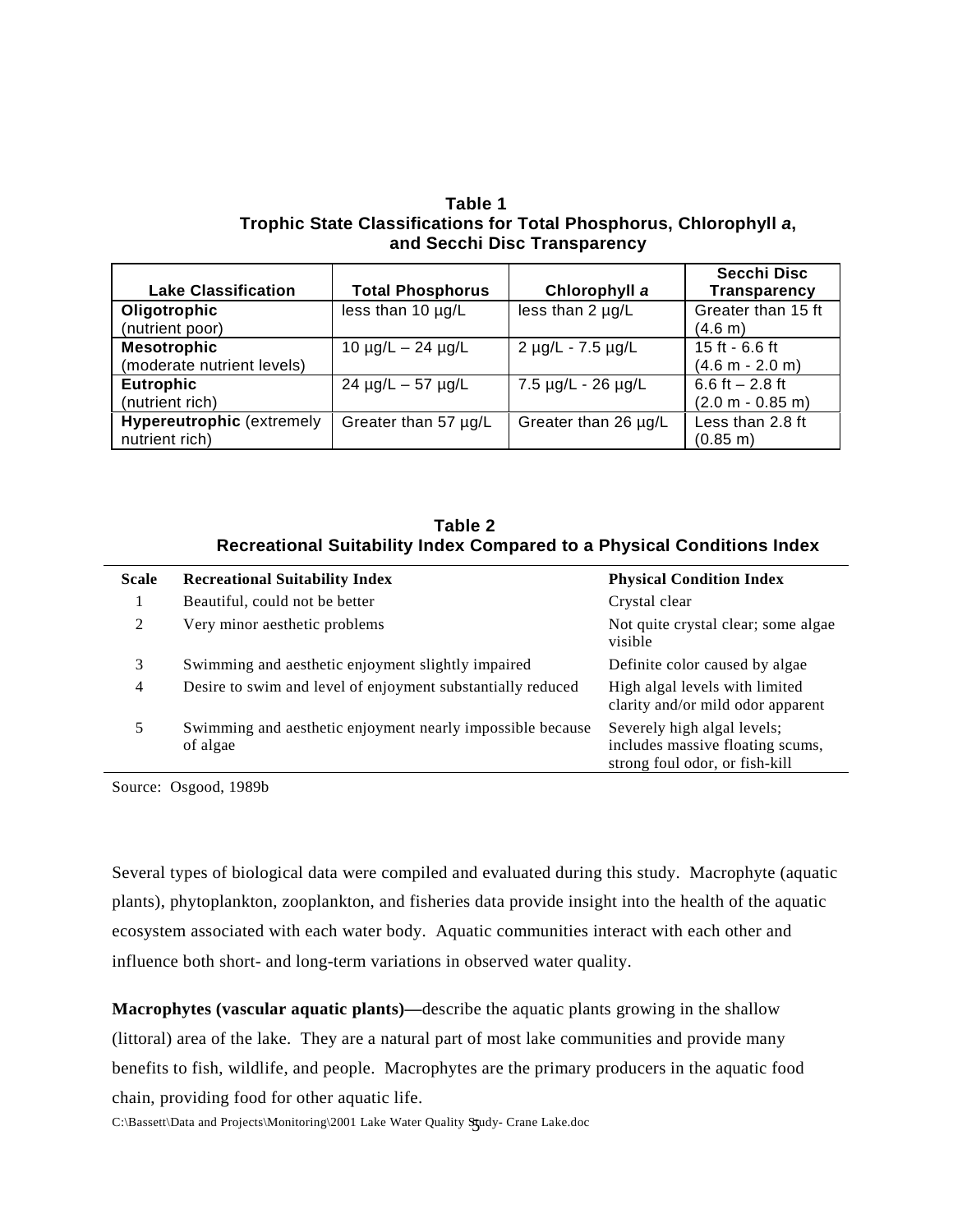**Phytoplankton (algae)—**form the base of the lake's food web and directly influence the lake's fish production and recreational use. Chlorophyll *a* is a measure of total phytoplankton biomass; however, identifying the species and their abundance provides additional information on the health of the ecosystem, as well as an explanation for some of the changes that occur in the chlorophyll *a* levels over time. Algae that can be eaten by zooplankton are considered desirable over the larger algal species that cannot be easily consumed. The larger species that cannot be consumed by the zooplankton also have the ability to form "blooms"—very high concentrations of algae—which can impair recreational use.

**Zooplankton (microscopic crustaceans)—are vital to the health of a lake ecosystem because they** feed upon the phytoplankton and are food themselves for many fish species. Protection of the lake's zooplankton community through proper water quality management practices protects the lake's fishery. Zooplankton are also important to lake water quality. The zooplankton community is generally comprised of three groups: Cladocera, Copepoda, and Rotifera. If present in abundance, large Cladocera can decrease the number of algae and improve water transparency within a lake.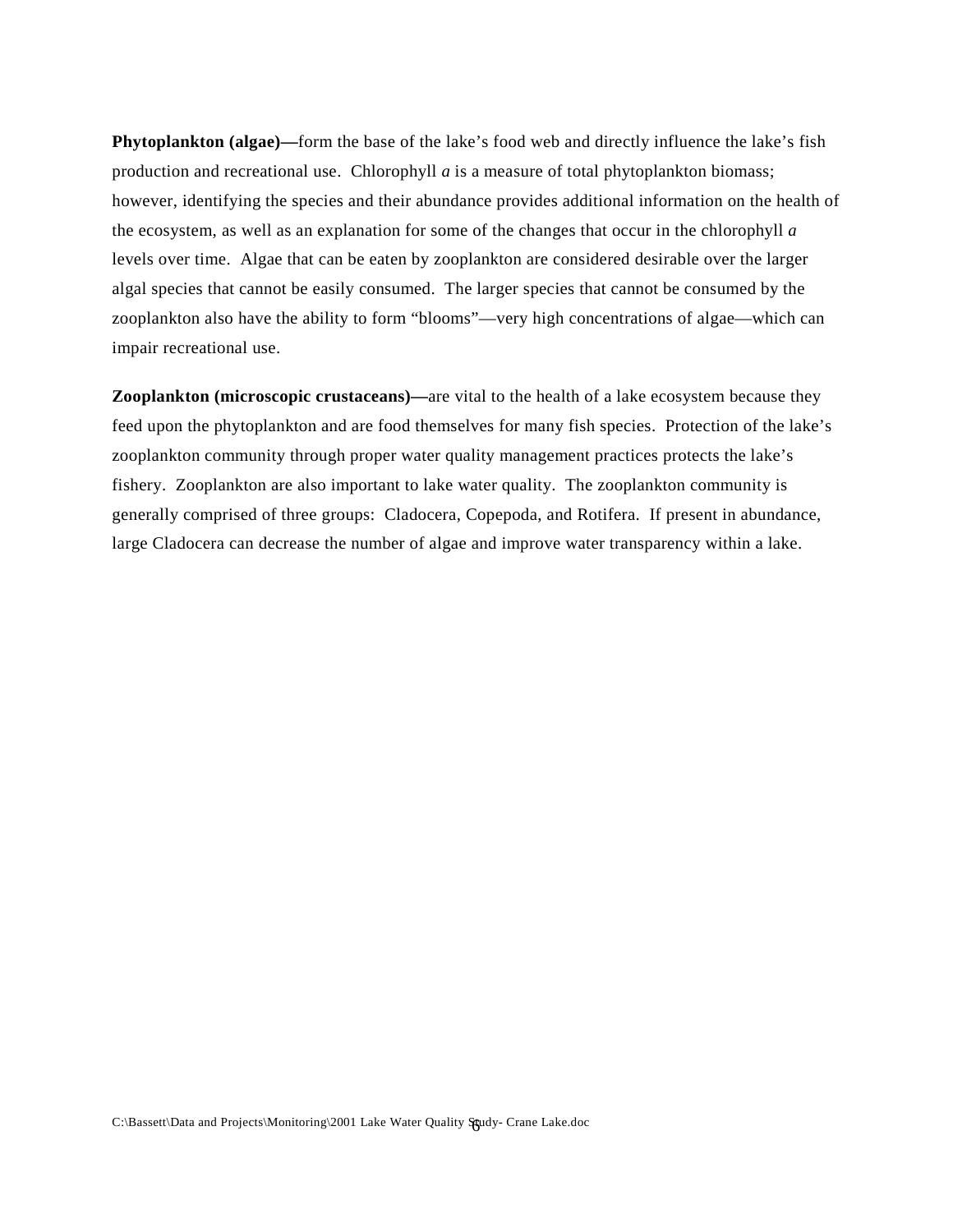#### **Site Description**

Crane Lake (also known as Dayton Pond) and its watershed are located entirely within the city limits of Minnetonka, Minnesota. The lake has a surface area of 30 acres (12 hectares), a maximum depth of 5 feet (1.5 meters), and an estimated mean depth of 3.3 feet (1.0 meters). Crane Lake is surrounded by a cattail marsh, which provides excellent waterfowl habitat, but restricts recreation. The lake is bordered by residential areas to the south and east, by Highway 394 to the north, and by Ridgedale Center to the west. The Crane Lake watershed has a total area of 353 acres (131 hectares)(excluding the landlocked and lake surface areas) and is nearly fully developed. The remaining undeveloped land is located southwest of the lake.

Crane Lake is classified as a Level III water body, which means it will support fishing, aesthetic viewing activities and observing wildlife. The specific water quality goals for Level III water bodies are:

- Maximum total phosphorus (TP) of 75  $\mu$ g/L
- Maximum chlorophyll *a* concentration of 40 μg/L
- Minimum Secchi disc transparency depth of 0.9 meters (about three feet).

A watershed and lake management plan was completed for Crane Lake in 1995 by the Commission (Barr 1995).

#### **Water Quality Data**

Crane Lake was sampled six times in 2001 at one sampling station in the deepest part of the lake. Total phosphorus concentrations, chlorophyll *a* concentrations, and Secchi disc transparencies during 2001 are graphically summarized in Figure 2. These data, along with other water quality data (e.g., temperature, dissolved oxygen, and specific electrical conductivity) are tabulated in Appendix A. The average summer concentrations (shown on the graphs) were for June, July, and August.

C:\Bassett\Data and Projects\Monitoring\2001 Lake Water Quality Study- Crane Lake.doc 7 In addition to the graphs of 2001 water quality data, Figure 2 includes a graph of the historical record for total phosphorus and chlorophyll *a* (summer averages). The historical record includes the years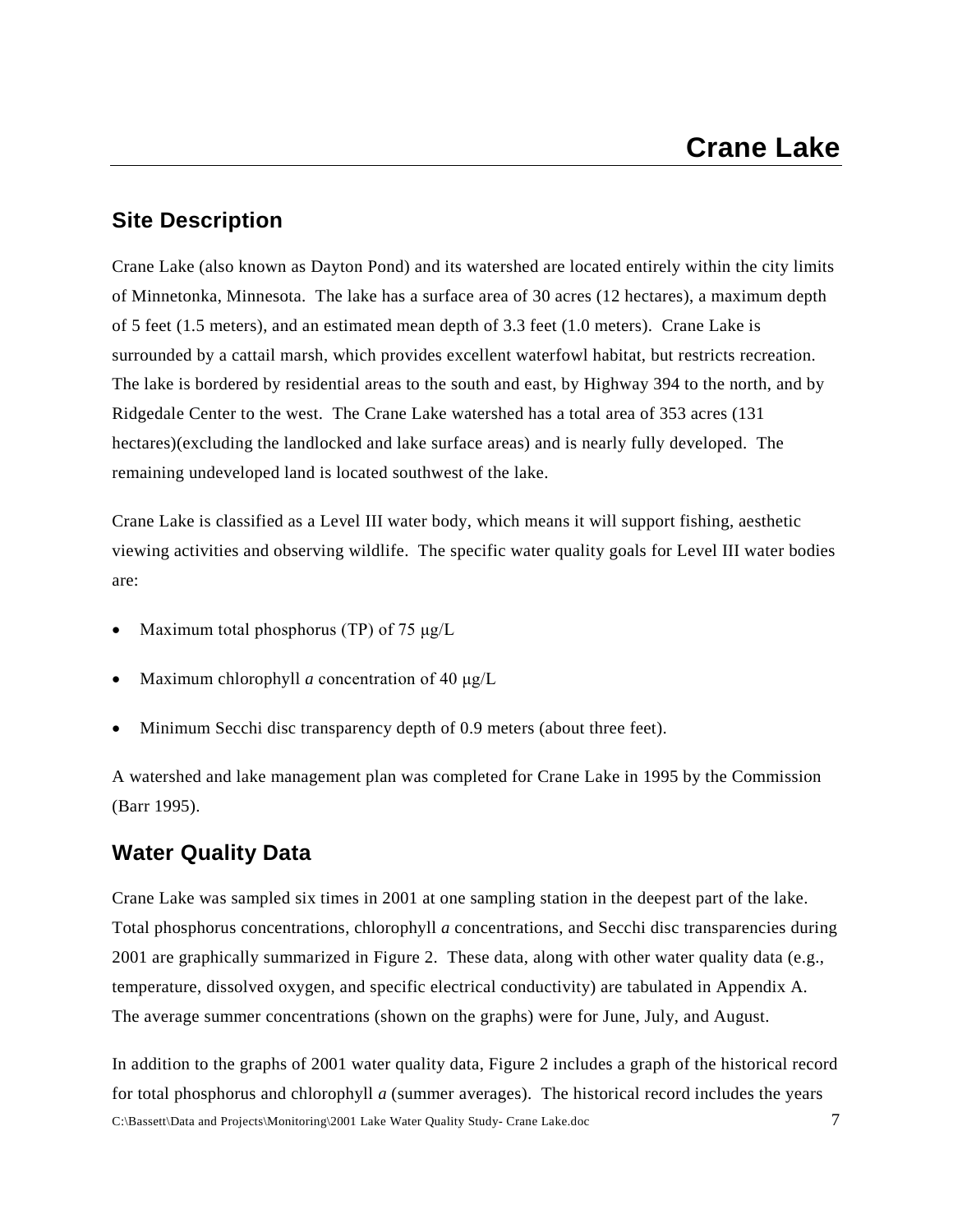the Bassett Creek Water Management Commission (BCWMC) sponsored the monitoring (1977, 1982, 1993, 1997, and 2001) and many additional years of monitoring that were sponsored by the Ridgedale Center. All data, except the first year (1972), were collected by Barr staff. Secchi depth is not included in this graph because water transparency in Crane Lake is often clear to the lake bottom and therefore the Secchi depth does not accurately reflect changes in water quality. The total phosphorus and chlorophyll *a* are plotted on separate scales to enhance the year to year changes in both parameters.

Total phosphorus concentrations in 2001 indicate hypereutrophic conditions for most of the summer and the summer average of 90.8  $\mu$ g/L is in the hypereutrophic range. The 2001 summer TP average is above the TP goal of maximum  $75 \mu g/L$ . Since 1991, the average summer TP concentration has been near or below the TP goal (see Crane Lake Historical Record plot in Figure 2). Prior to 1991 summer average TP concentrations were frequently above 150  $\mu$ g/L. The highest recorded summer average TP concentration was 680 µg/L in 1974.

Chlorophyll *a* concentrations were surprisingly low in July and early August (1.8  $\mu$ g/L), but then increased to typical hypereutrophic levels in late August and early September (28.0 µg/L). The wide difference in summer chlorophyll *a* concentrations resulted in a 2001 summer average chlorophyll *a* concentration of 13.3 µg/L, which is in the eutrophic range. The lake's chlorophyll *a* goal (i.e., maximum 40 µg/L) was met throughout 2001.

Secchi disc transparency summer averages indicate eutrophic conditions through June and July and hypereutrophic conditions in August and September. The 2001 summer average for Secchi disc transparency exactly matched the Class III water quality goal of 0.9 meters.

The historical record indicates the water quality in Crane Lake has been better in the last decade than it was in the previous two decades. Total phosphorus and chlorophyll *a* concentration were generally higher before 1989. Since 1989, Crane Lake has met the Class III goal for chlorophyll *a* and has met the phosphorus goal four out of the seven years monitored.

#### **Recreational Suitability**

C:\Bassett\Data and Projects\Monitoring\2001 Lake Water Quality Study- Crane Lake.doc Based on average summer Secchi disc transparency in Crane Lake, the recreational suitability index (RSI) was 5, which is the poorest ranking of this index. This low ranking indicates that swimming and aesthetic enjoyment are impaired because of high algal biomass. Given Crane Lake is a Class III lake and therefore not managed for swimming, the swimming is not a concern for the management of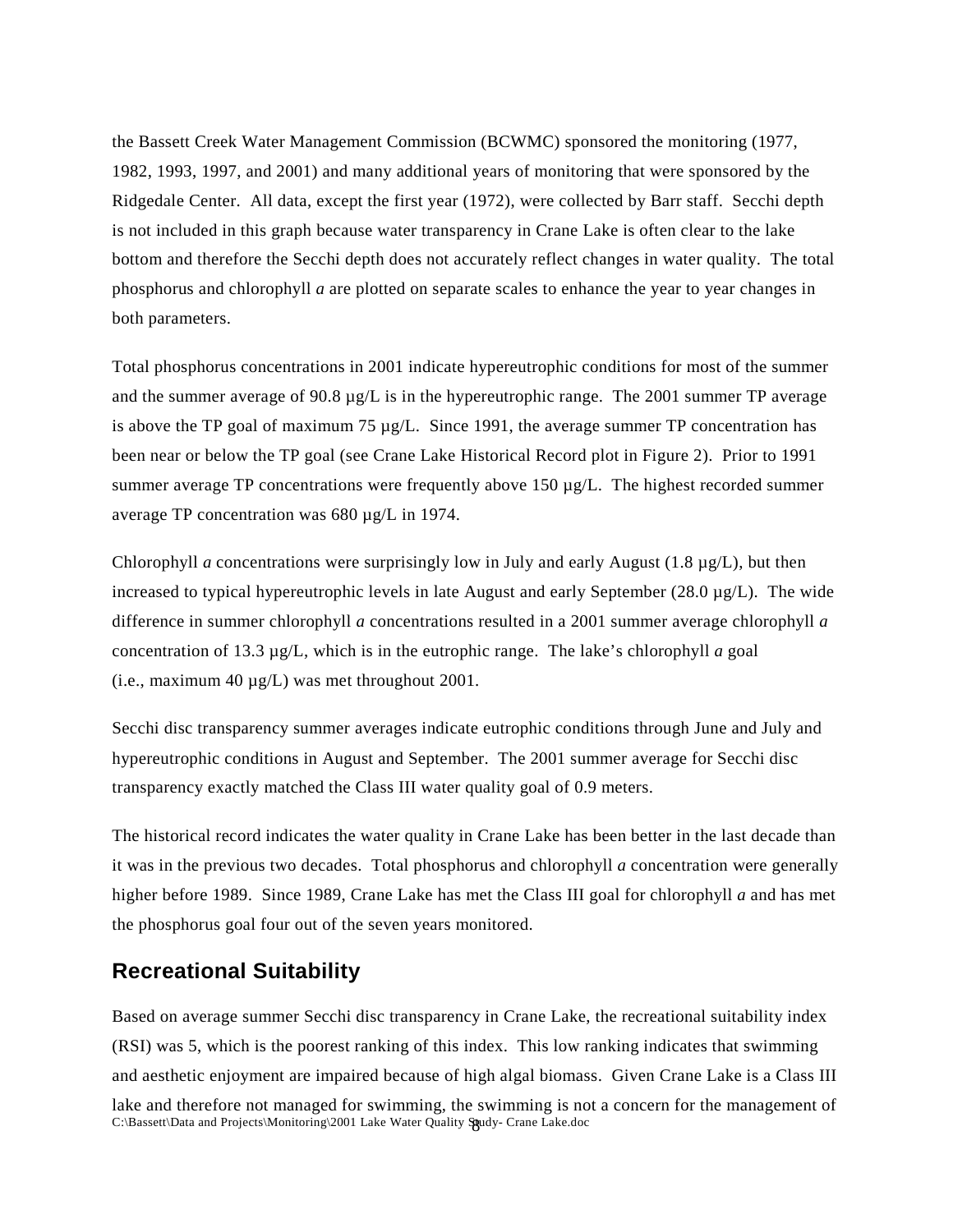the lake's water quality; however, there is a management concern if the algal biomass decomposition leads to foul odors or fish kills.

#### **Biota**

There are three components of the biota in the lake that are discussed here: macrophytes (vascular aquatic plants), phytoplankton (algae), and zooplankton (microcrustaceans). The results for 2001 are graphically summarized in Figure 2 and the detailed macrophyte survey and plankton counts are tabulated in Appendix B. Fisheries are not discussed in this report because they are managed by the Minnesota Department of Natural Resources.

#### **Zooplankton**

Generally a healthy zooplankton community will have balanced densities (number per square meter) of the three major groups: cladocera, copepods, and rotifers. The zooplankton community in Crane Lake was somewhat balanced in the June sample, but became dominated by copepods in August and rotifers in September. The total density of zooplankton was greatest in September and lowest in early August. This seasonal difference was the opposite of phytoplankton densities, as discussed below. The inverse relationship between zooplankton and phytoplankton is expected because the primary food for herbivorous zooplankton is phytoplankton.

Although a zooplankton sample was collected on the July 18<sup>th</sup> sample date, but the sample was decomposed and no zooplankton species could be identified. Hence, July data are not available.

#### **Phytoplankton**

Total phytoplankton densities were highest in August, and consisted primarily of green algae (Chlorophyta). The summer phytoplankton densities do not agree with the chlorophyll *a* concentration, but they do follow the pattern in the TP concentrations. The results suggest a lack of homogeneity in the TP, chlorophyll *a*, and phytoplankton samples. Alternatively, there may have been some analytical error in the chlorophyll *a* analysis and the true average in chlorophyll *a* was higher than observed from these data. When bluegreen algae (Cyanophyta) are abundant the apparent lack of agreement between phytoplankton numbers and chlorophyll *a* concentration can at least in part be caused by a change in the  $\Box$ packaging $\Box$  or biovolumes of the algal cells. The bluegreen algae can form  $\Box$  flakes  $\Box$  that consist of many individual algal cells. However, bluegreen algae were at relatively insignificant concentrations in Crane Lake.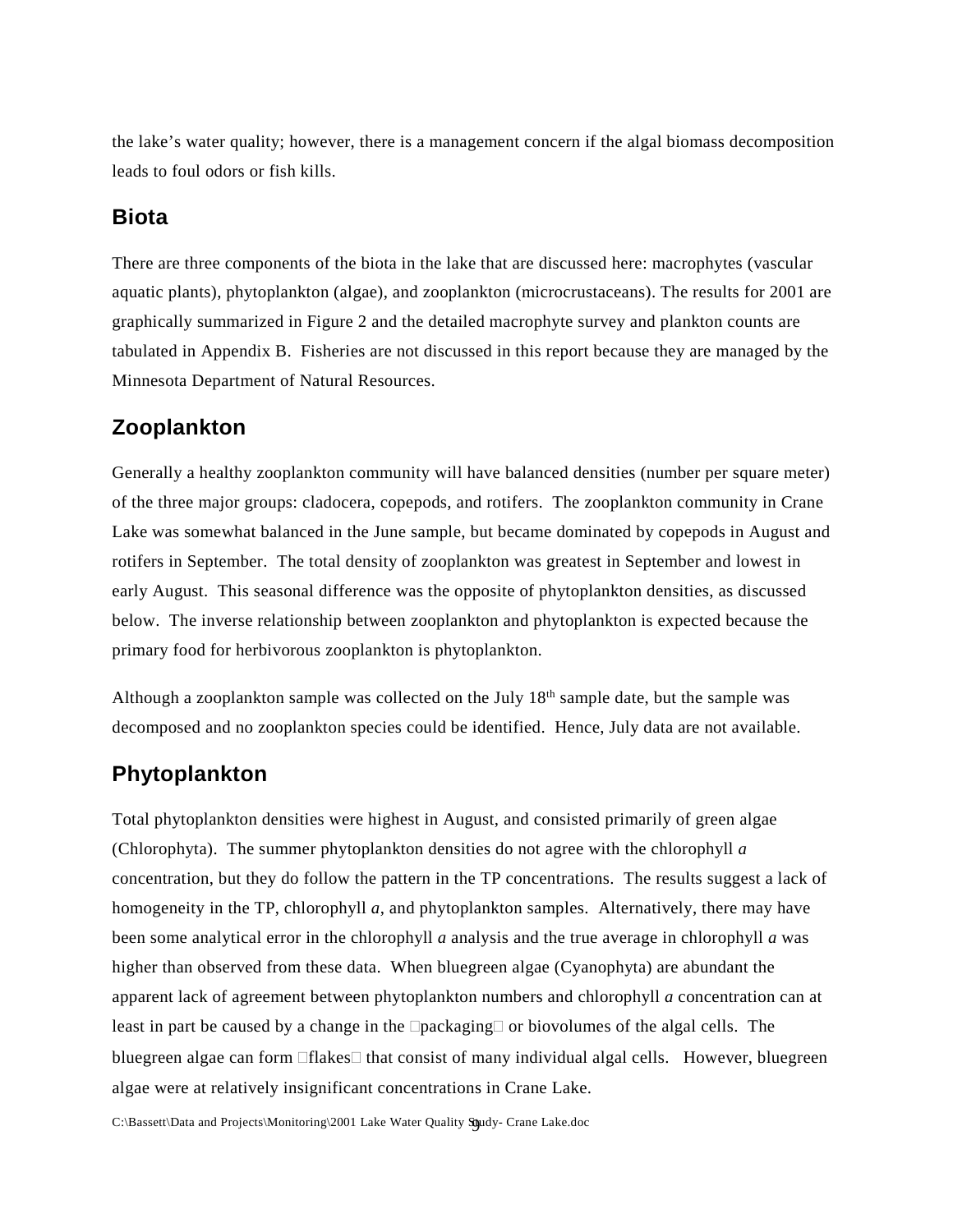#### **Macrophytes**

Vegetation was found throughout the lake. Submerged aquatic plants covered most of the lake $\Box$ s surface in June and in August. The macrophytes were less dense on the eastern part of the lake. In the August survey, floating mats of filamentous algae were observed on the western end of the lake. Cattails (*Typha spp.*) and Purple loosestrife (*Lythrum salicaria*) were present along the entire shore of the lake. Purple loosestrife is an exotic emergent that has attractive flowers, but provides poorer wildlife habitat than native emergent species that it displaces, such as cattails.

### **Conclusions**

- Crane Lake is a shallow wetland-type of lake that appears to have a relatively simple chemical, physical, and biological structure
- Water quality goals for Crane Lake were achieved for chlorophyll *a* throughout 2001, and were achieved for total phosphorus and Secchi depth in the first half of the growing season. Water quality goals were not met in July and August for total phosphorus and in late August and September for Secchi depth
- Macrophytes are growing throughout Crane Lake and a filamentous algal mat develops in the late summer; Purple loosestrife is a nuisance exotic species that is interspersed with the cattails surrounding the shoreline of Crane Lake
- Crane Lake generally had better water quality in the last decade than in the previous two decades, based on total phosphorus and chlorophyll *a* concentrations measured since 1972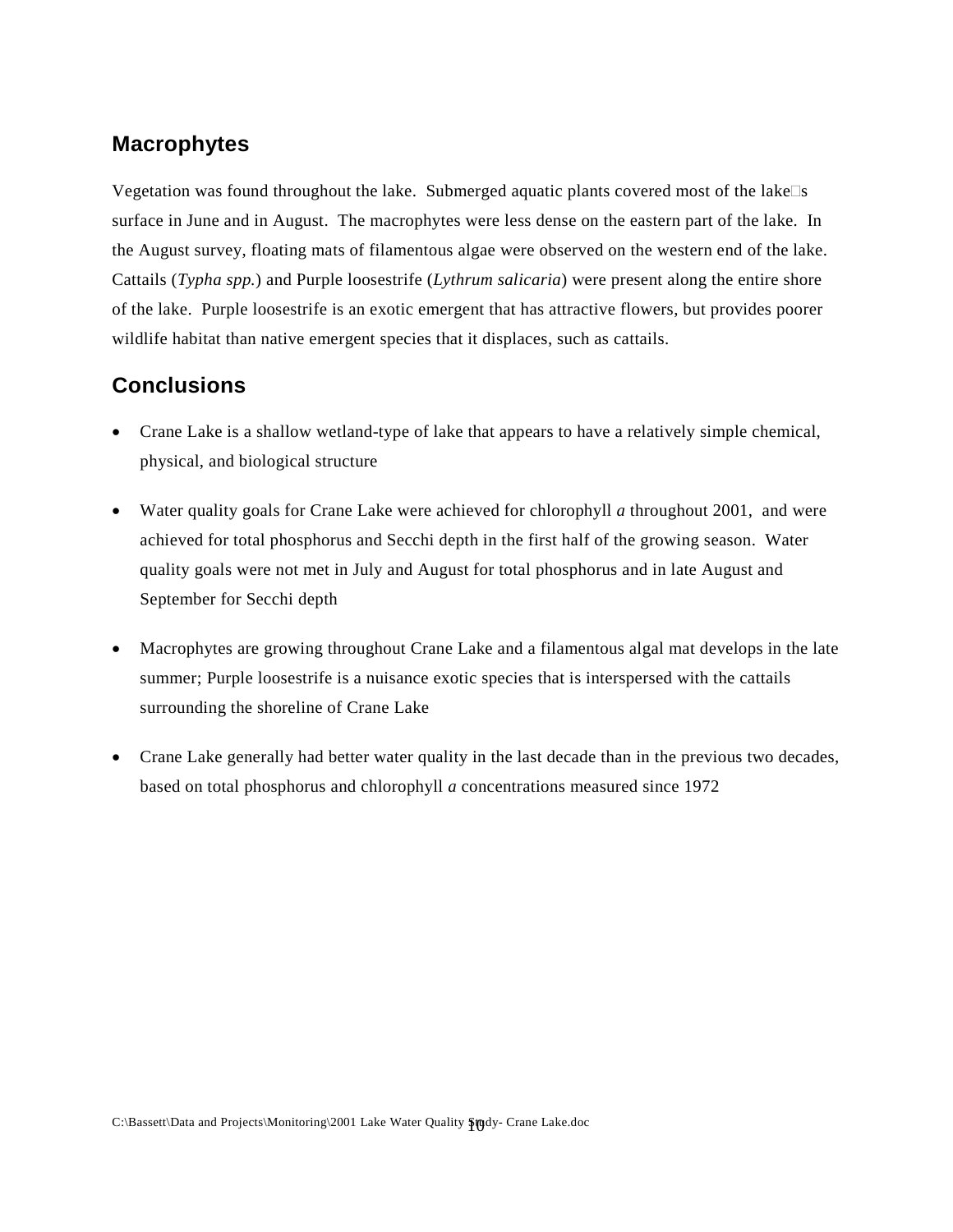### **Figure 2 Crane Lake 2001 Chemical and Biological Data Summary**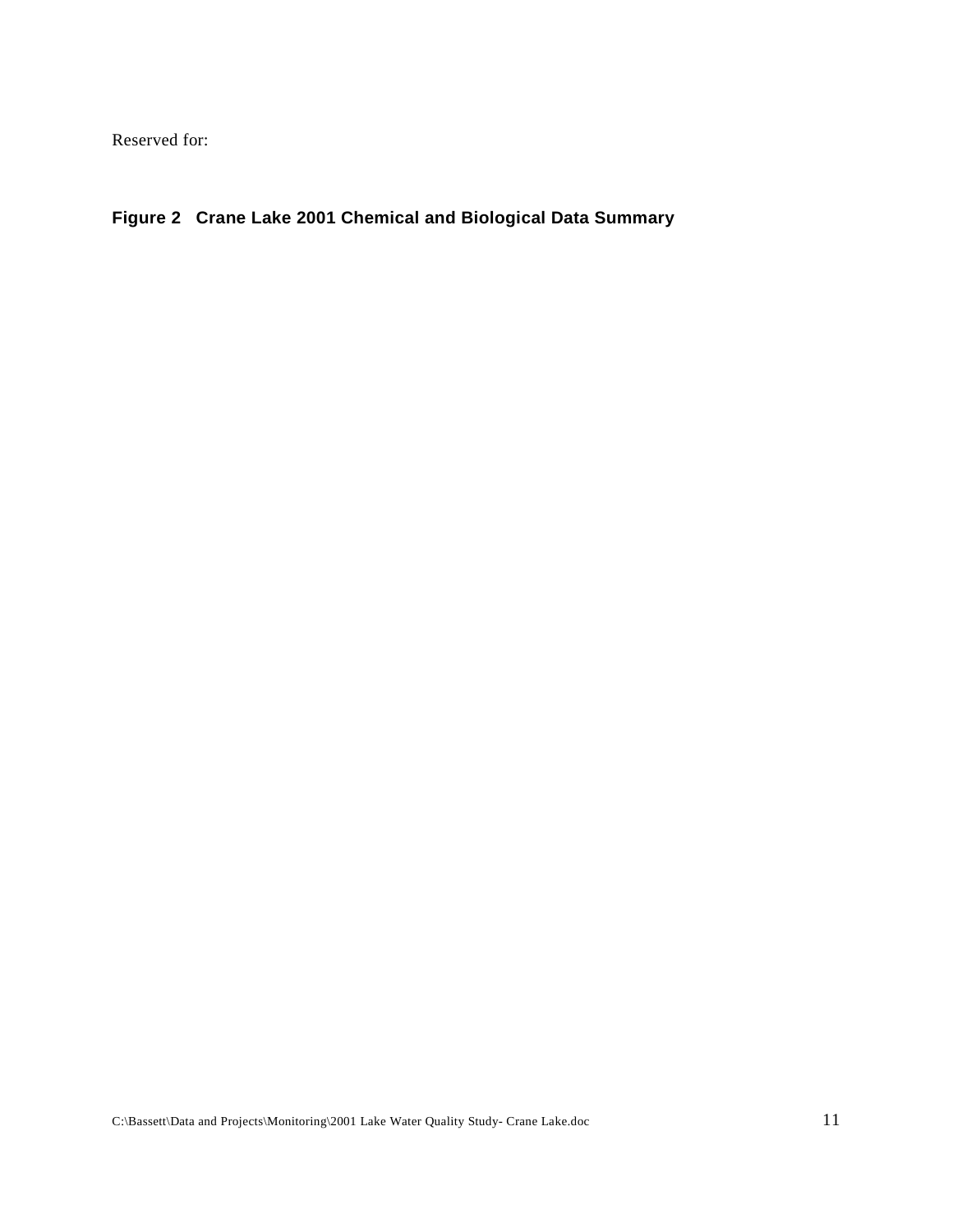## **Results from 2000 and 2001 CAMP Monitoring of Lakes in Bassett Creek Watershed**

The Metropolitan Council has collected lake water quality data since 1980. The Council sponsored and coordinated the Citizen-Assisted Monitoring Program (CAMP) for nine years. The program is currently coordinated by the Metropolitan Council Environmental Services (MCES) limnologist, Randall J. Anhorn. He authored the latest published report: *2000 Study of the Water Quality of 124 Metropolitan Area Lakes*, October 2001. Fourteen of the lakes were monitored by the Council and 108 lakes were monitored by volunteers. Five of the lakes monitored by volunteers were in the Bassett Creek watershed: Northwood Lake, South Rice Lake, Sweeney Lake, Parkers Lake, and Westwood Lake. The results from these five lakes are presented below.

The CAMP volunteers measure surface water temperature and Secchi Disc transparency; surface water samples are collected for analysis of total phosphorus (TP), total Kjeldahl nitrogen, and chlorophyll *a*. Monitoring begins in mid-April and continues on a biweekly basis to mid-October, resulting in approximately 14 samples per year. For quality assurance, the Council staff supervise volunteers during a monitoring event and/or collect a separate set of samples during the same week that volunteers are sampling. The combined data for 1993-2000 has shown no statistical difference between the sample results from volunteers and Council staff.

#### **Northwood Lake**

Northwood Lake monitoring in 2000 and 2001 was sponsored by the BCWMC, and the monitoring volunteer was Steve Bur. The lake had not previously been in CAMP. Results from Northwood Lake are shown in Figure 3 and summer averages are summarized in Table 1. Barr had sampled Northwood Lake for the BCWMC in 2000 as part of the routine lake monitoring (Barr 2001), but did not monitor Northwood Lake in 2001.

The lake received barley straw treatment in both 2000 and 2001. In the first year of barley straw application, it appeared to significantly reduce the chlorophyll *a* concentration in the lake compared to past years (Barr 2001). Secchi depth was usually at or near the bottom of the lake (1.2-1.3 m). The exception was one sample date—July 9, 2000—when Secchi depth was 0.5 meters, which corresponded to the highest TP concentration (200 µg/L). A similar pattern occurred in 2001. Secchi depth was at or near the lake bottom in May, June, September, and October. Secchi depth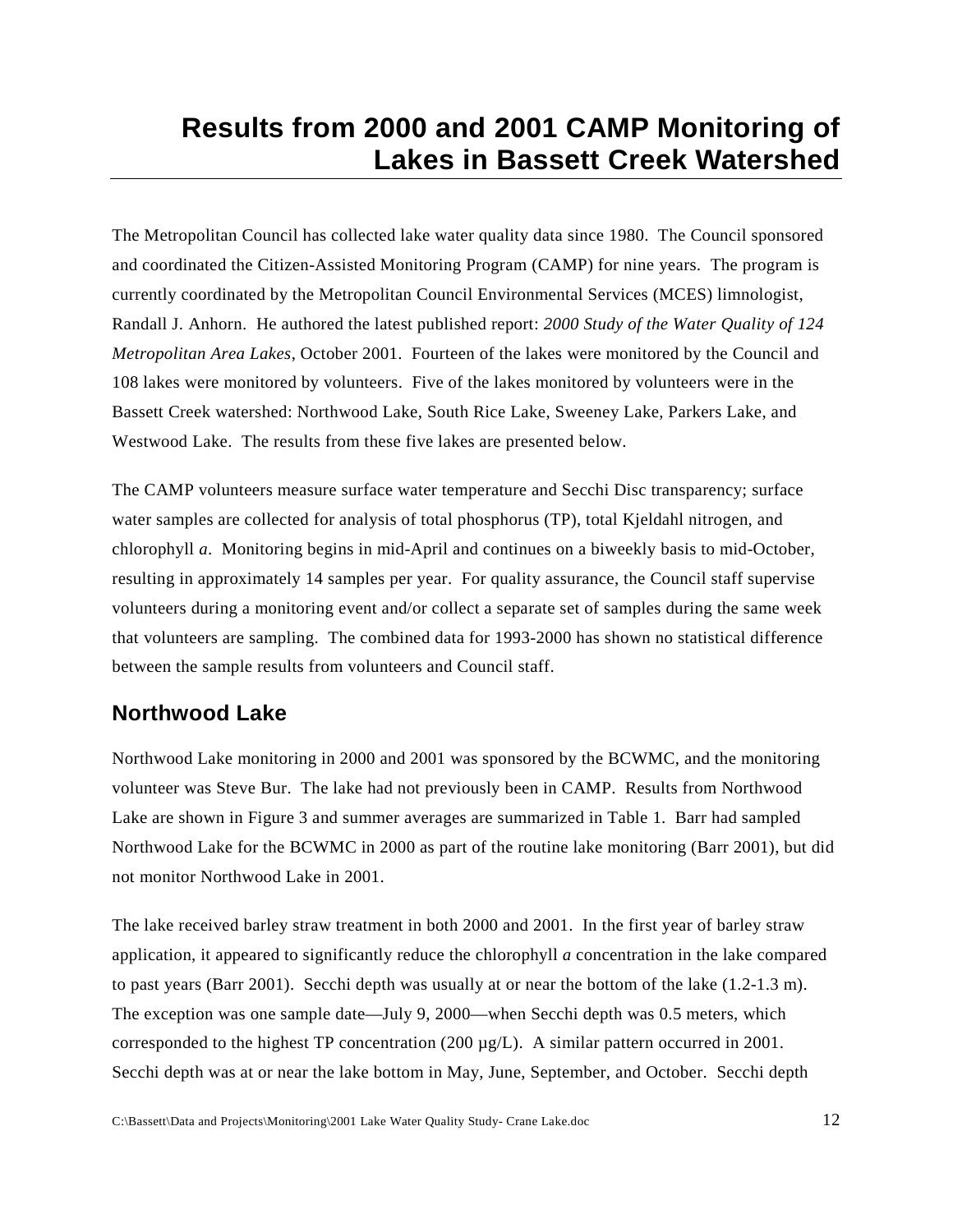declined to 0.7 meters on July 28, 2001, and remained at 1.0 meters through August. The date of lowest transparency corresponded, as it did in 2000, to the highest observed TP concentration  $(260 \,\mu g/L).$ 

Comparing the 1996 and 2000 data from the BCWMC reports, the decline in chlorophyll *a* concentration was accompanied by a similar reduction in phosphorus concentration. The 1996 summer average TP concentration was 270 µg/L and the 2000 summer average TP concentration in Northwood Lake was 120 µg/L. Therefore, the reduction in algal biomass (chlorophyll) could at least in part be due to the reduction phosphorus concentration.

#### **Parkers Lake**

Parkers Lake monitoring in 2000 was sponsored by the BCWMC and the monitoring volunteer was Bob Videen. The lake had not previously been in CAMP. Results from Parkers Lake are shown in Figure 4 and summer averages are summarized in Table 1. Parkers Lake data was available from

| or <i>r</i> roraged (bano <i>r</i> agaet) ior 2000 and <i>1</i> |              |             |               |
|-----------------------------------------------------------------|--------------|-------------|---------------|
|                                                                 |              | Total       |               |
|                                                                 | Secchi Depth | Phosphorus  | Chlorophyll a |
| Lake / Year                                                     | (m)          | $(\mu g/L)$ | $(\mu g/L)$   |
| Northwood Lake                                                  |              |             |               |
| 2000*                                                           | 1.3          | 121         | 17            |
| 2000                                                            | 1.1          | 135         | 17            |
| 2001                                                            | 1.1          | 167         | 39            |
| South Rice Lake                                                 |              |             |               |
| 2000                                                            | 0.5          | 1323        | 1326          |
| 2001                                                            | 0.5          | 211         | 22            |
| <b>Sweeney Lake South</b>                                       |              |             |               |
| 2000*                                                           | 0.9          | 48          | 32            |
| 2000                                                            | 1.2          | 48          | 27            |
| 2001                                                            | 1.3          | 33          | 20            |
| <b>Sweeney Lake North</b>                                       |              |             |               |
| 2000                                                            | 1.2          | 52          | 30            |
| 2001                                                            | 1.5          | 33          | 30            |
| <b>Parkers Lake</b>                                             |              |             |               |
| 2000*                                                           | 2.4          | 18.3        | 6.3           |
| 2000                                                            | 3.0          | 20          | 4.2           |
| Westwood Lake                                                   |              |             |               |
| 2000                                                            | 1.3          | 28          | 6.8           |
| 2001                                                            | 1.6          | 24          | 29            |
| $*$ from $D_{\text{max}}$ 0004                                  |              |             |               |

**Table 3 Summer Averages (June-August) for 2000 and 2001**

\* from Barr 2001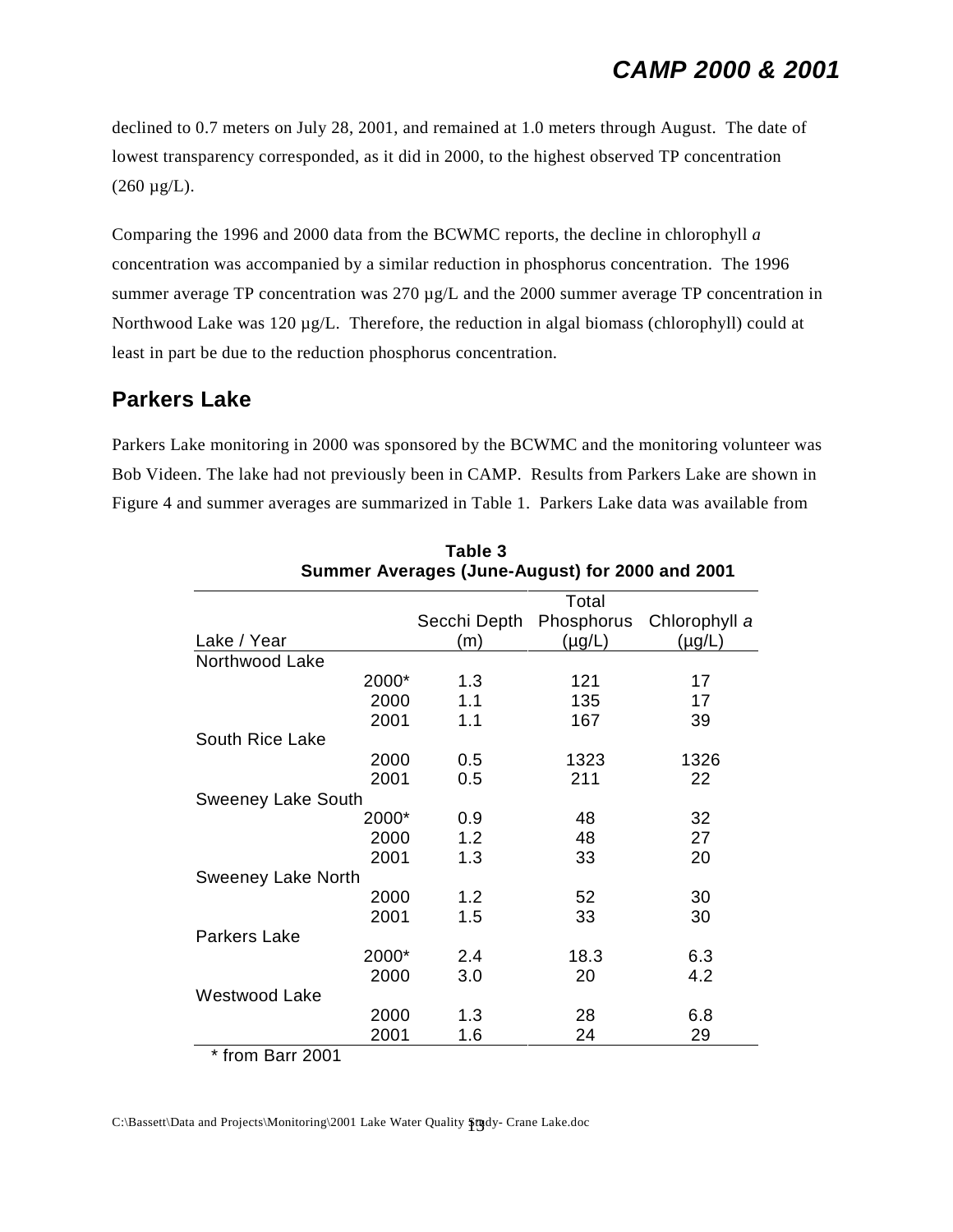**Figure 3 Secchi Depth (SDM), Total Phosphorus (TP), and Chlorophyll a (CLA) for Northwood Lake in 2000 and 2001**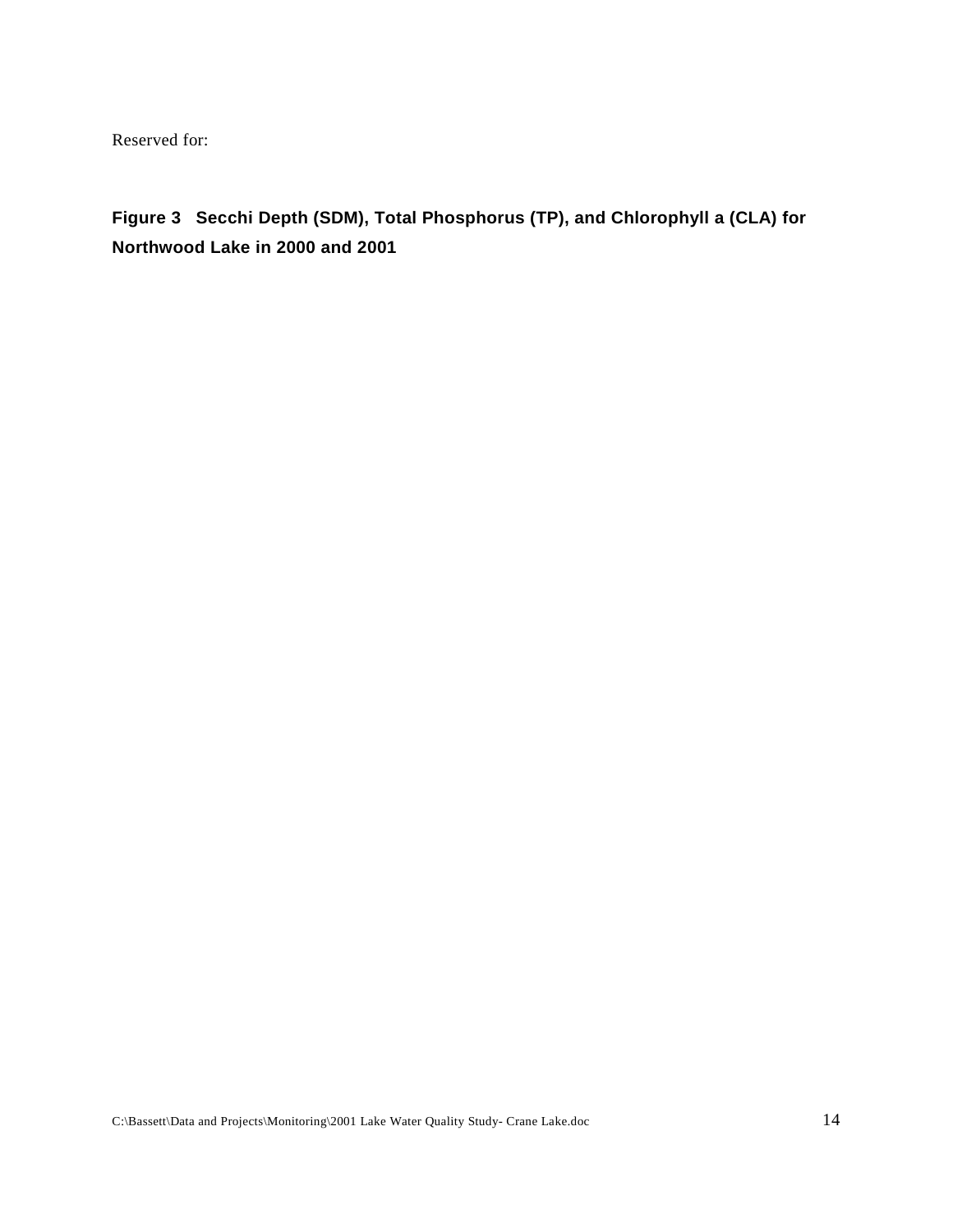**Figure 4 Secchi Depth (SDM), Total Phosphorus (TP), and Chlorophyll a (CLA) for Parkers Lake in 2000**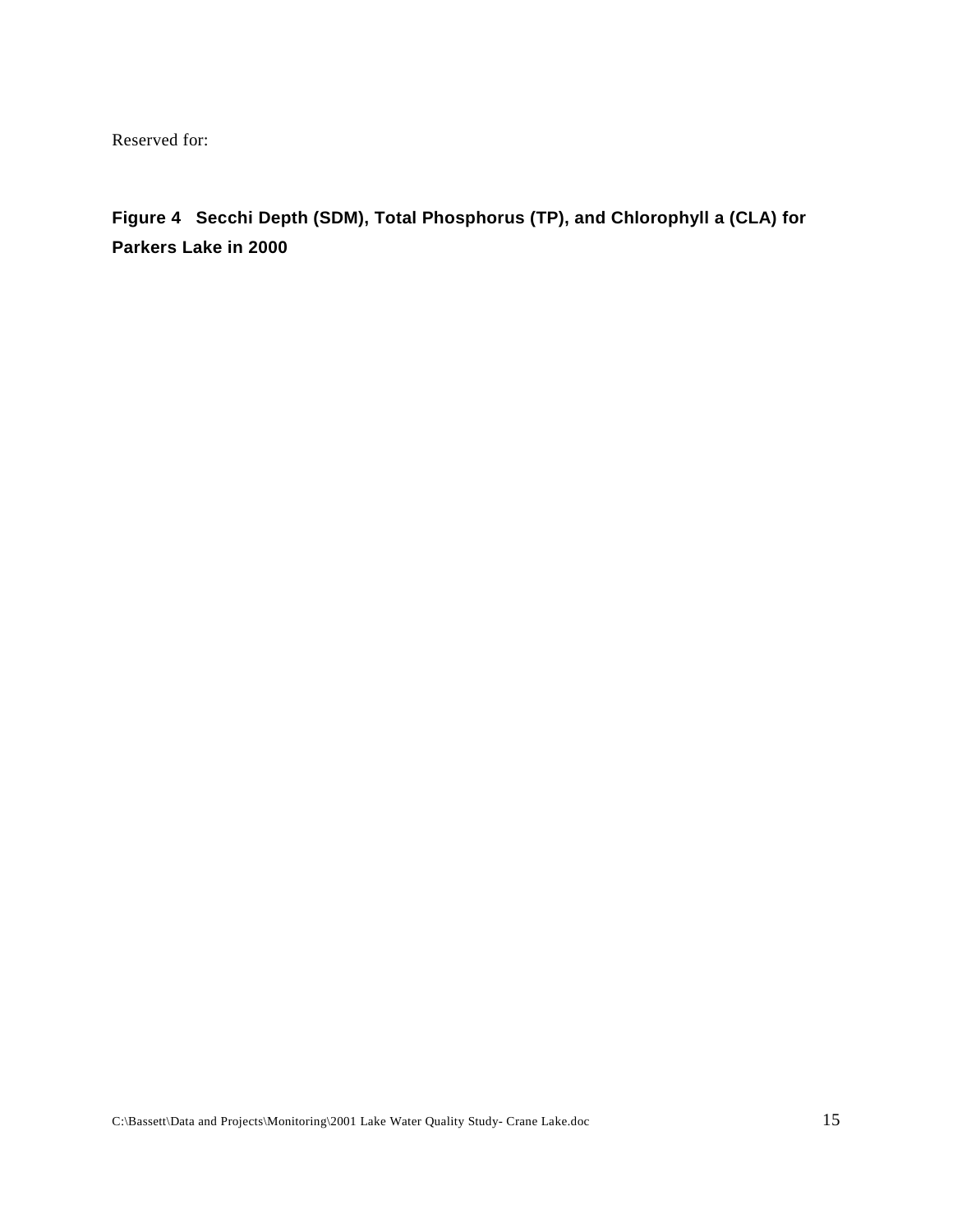CAMP for the first time in 2000, but not 2001. BCWMC sponsored the CAMP volunteer sampling and had sampled Parkers Lake in 2000 as well by Barr Engineering Company (Barr 2001). The summer averages for TP, chlorophyll, and Secchi depth from CAMP and BCWMC were very similar (Table 1). Parkers Lake had the greatest transparency and lowest chlorophyll concentration of the Bassett Creek watershed lakes sampled in 2000. Parkers Lake has consistently been in the mesotrophic range for water quality.

#### **South Rice Lake**

South Rice Lake monitoring in 2000 and 2001 was sponsored by the BCWMC and the monitoring volunteers were Jan and Dave Olfe. The lake had not previously been in CAMP. Results from South Rice Lake are shown in Figure 5 and summer averages are summarized in Table 1. Chlorophyll *a* and TP concentrations were extremely high in 2000. Chlorophyll concentrations in late July through early September ranged from 1200  $\mu$ g/L to 3300  $\mu$ g/L. The TP concentrations during that same period were 230 µg/L to 2000 µg/L. (The extreme upper concentration is similar to discharge from a domestic wastewater treatment plant.) The 2000 summer averages (June-August) for TP and chlorophyll concentrations were 1323  $\mu$ g/L and 1326  $\mu$ g/L, respectively. In 2001, chlorophyll and TP concentrations were back to a reasonable range, although they remained high for lake concentrations.

Barr sampled North Rice and South Rice ponds in 1998 for the BCWMC (Barr 1999). Summer averages in 1998 were: Secchi depth, 0.6 meters; chlorophyll *a*, 96.3 µg/L; and total phosphorus, 384  $\mu$ g/L. Therefore, if it is assumed that the results from 2000 are either incorrect or an anomaly, South Rice Lake water quality appears to have improved from 1998 to 2001. More years of data are needed to demonstrate that a positive trend in water quality has actually occurred in the lake.

#### **Sweeney Lake**

Sweeney Lake monitoring in 2000 and 2001 was sponsored by the BCWMC and the Sweeney Lake Association. The monitoring volunteer was Dave Hanson. The lake had not previously been in CAMP. Two sample stations were monitored: a north and south station. Results from 2000 and 2001 for Sweeney Lake are shown in Figure 6 (South Sample Site) and Figure 7 (North Sample Site). Barr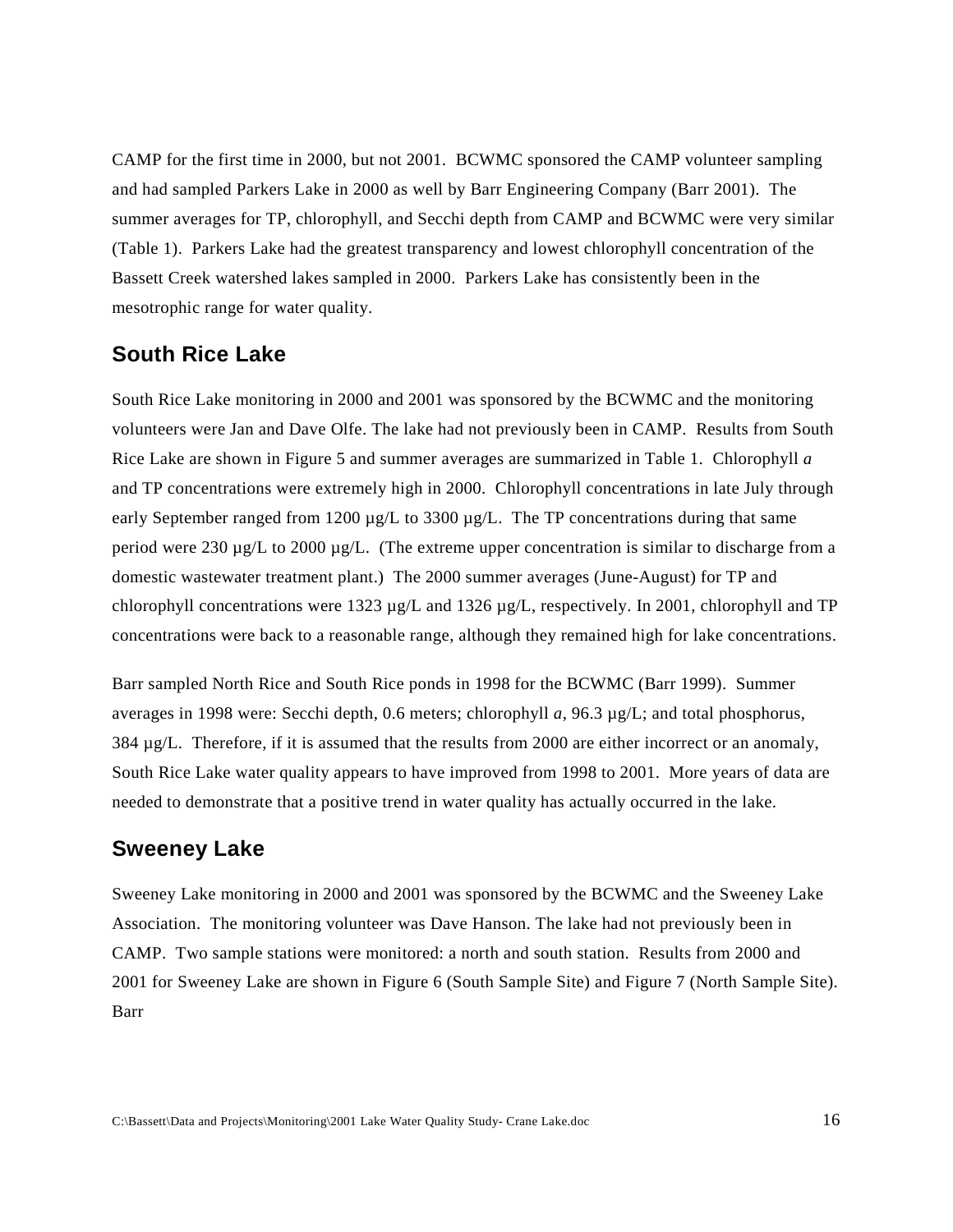**Figure 5 Secchi Depth (SDM), Total Phosphorus (TP), and Chlorophyll a (CLA) for South Rice Lake in 2000 and 2001**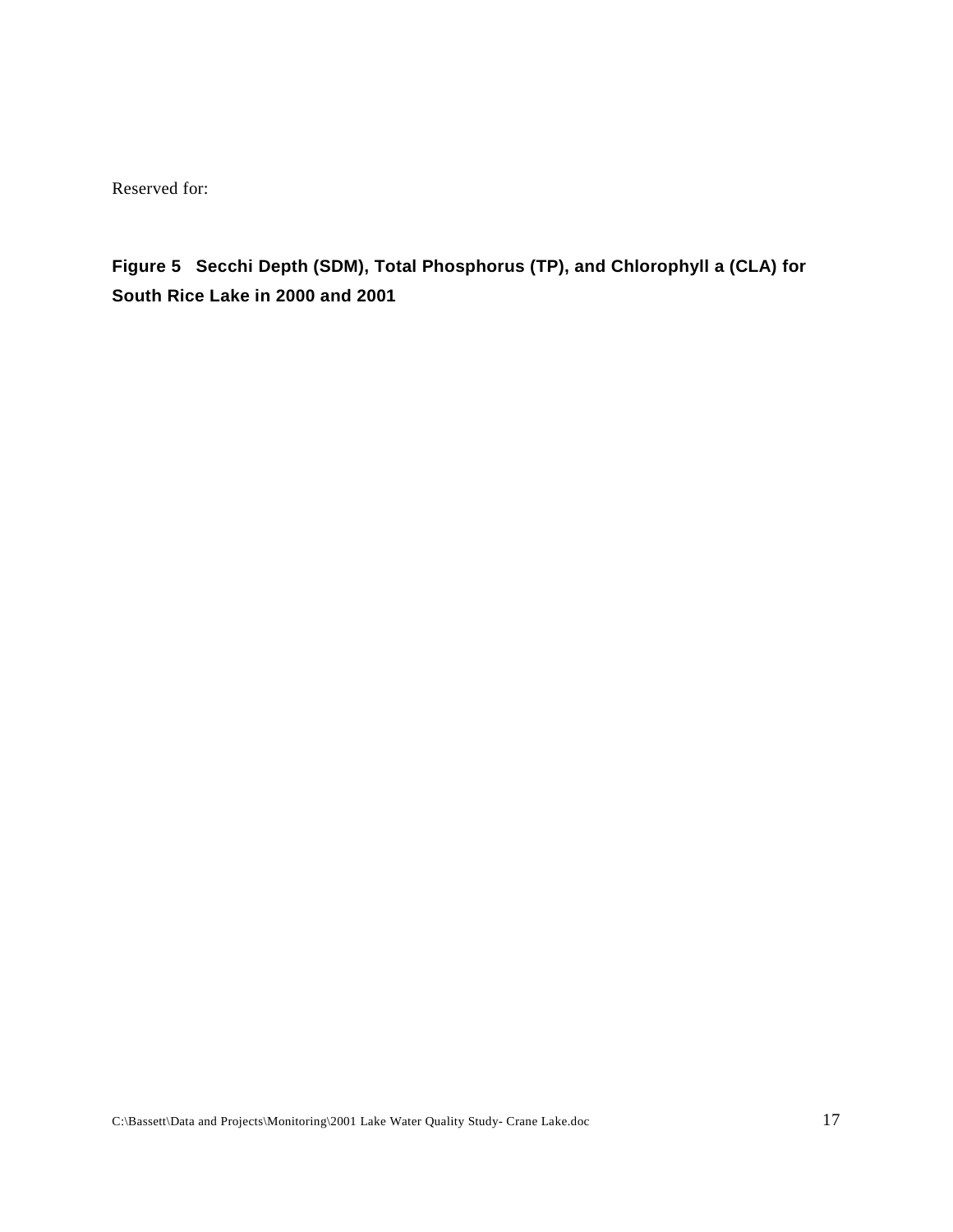**Figure 6 Secchi Depth (SDM), Total Phosphorus (TP), and Chlorophyll a (CLA) for Sweeney Lake South in 2000 and 2001**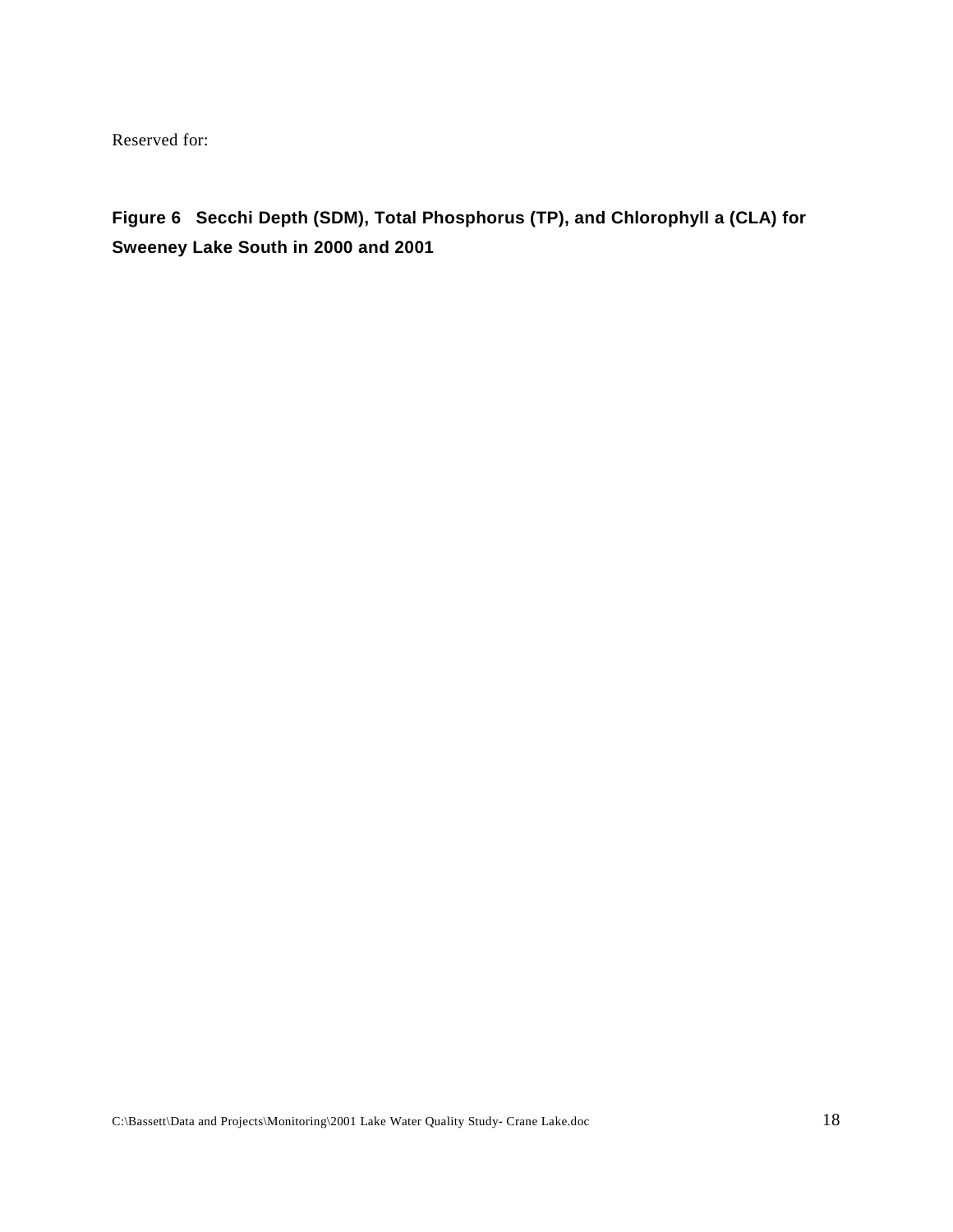**Figure 7 Secchi Depth (SDM), Total Phosphorus (TP), and Chlorophyll a (CLA) for Sweeney Lake North in 2000 and 2001**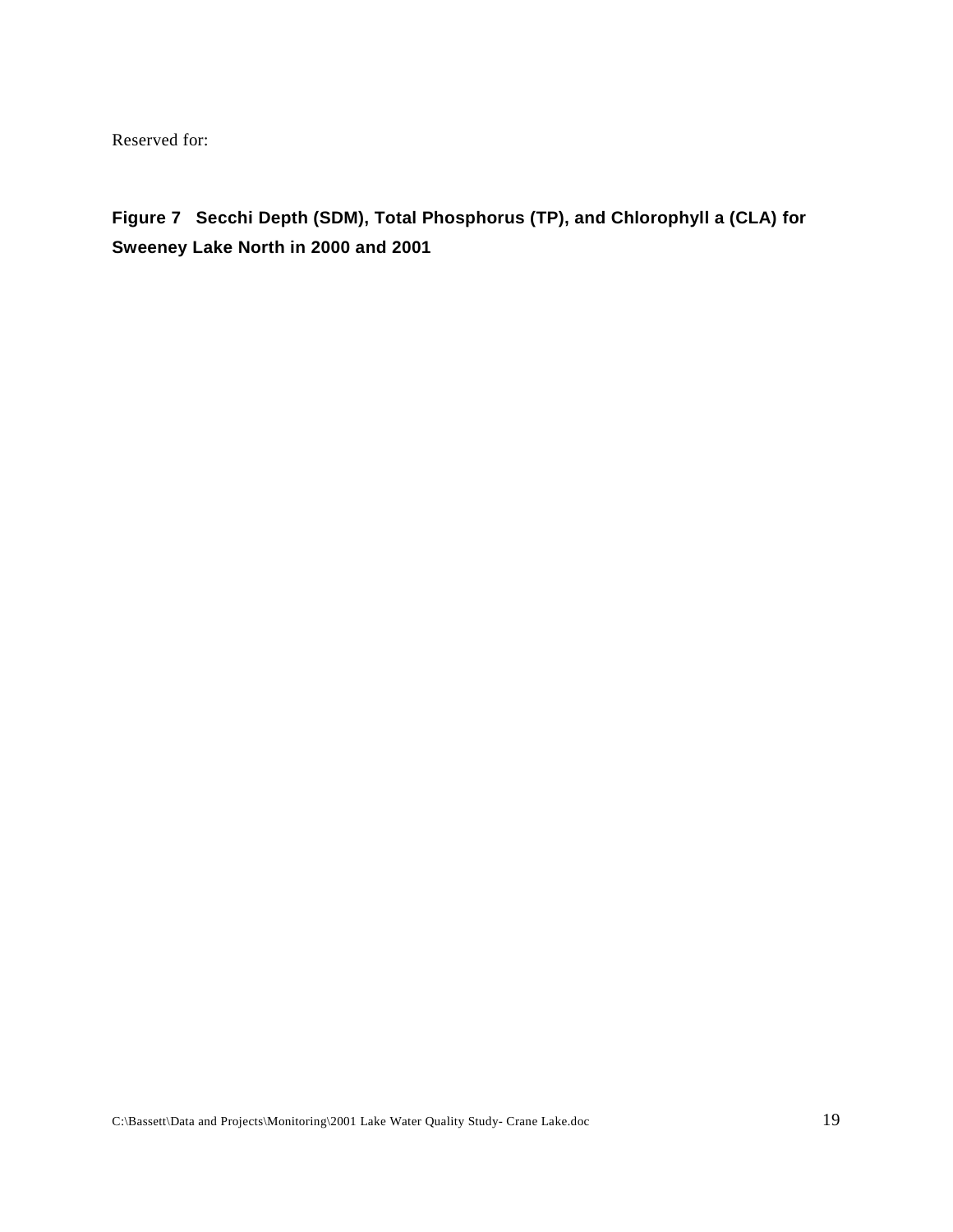sampled Sweeney Lake (south station) in 2000 for the BCWMC (Barr 2001) and the results were very similar to the CAMP results (Table 1). The summer average TP concentrations were identical for the two sets of 2000 data, despite differences in the number of samples and the sample dates. The CAMP results for the north and south sites showed similar water quality for both 2000 and 2001. There may have been a slight improvement in water quality in 2001, but more monitoring data will be required to determine if there is indeed a positive trend in water quality.

#### **Westwood Lake**

Westwood Lake monitoring in 2000 and 2001 was sponsored by the BCWMC and the monitoring volunteer was from the Westwood Hills Nature Center. Westwood Lake had been sampled as part of CAMP in 1993, but not in subsequent years until the monitoring began again in 2000. Results for Westwood Lake are shown in Figure 8 and summer averages are summarized in Table 1.

There appears to have been several algal blooms in Westwood during 2001, which resulted in an elevated summer average for chlorophyll, but did not appear to affect transparency. Secchi depth was in fact better in 2001 than in 2000 by 0.3 meters. The discrepancy between Secchi depth and chlorophyll concentration in 2001 could be caused by either large filamentous blue-green algae or from duckweed collected in the water sample, but cleared away for the Secchi depth measurement.

Barr had sampled Westwood Lake in 1997 as part of the routine lake monitoring for BCWMC (Barr 1998). Summer averages in 1997 were: Secchi depth, 1.1 meters; chlorophyll *a*, 12 µg/L; total phosphorus, 36 µg/L. Therefore, it appears Westwood Lake water quality has shown improvement since 1997.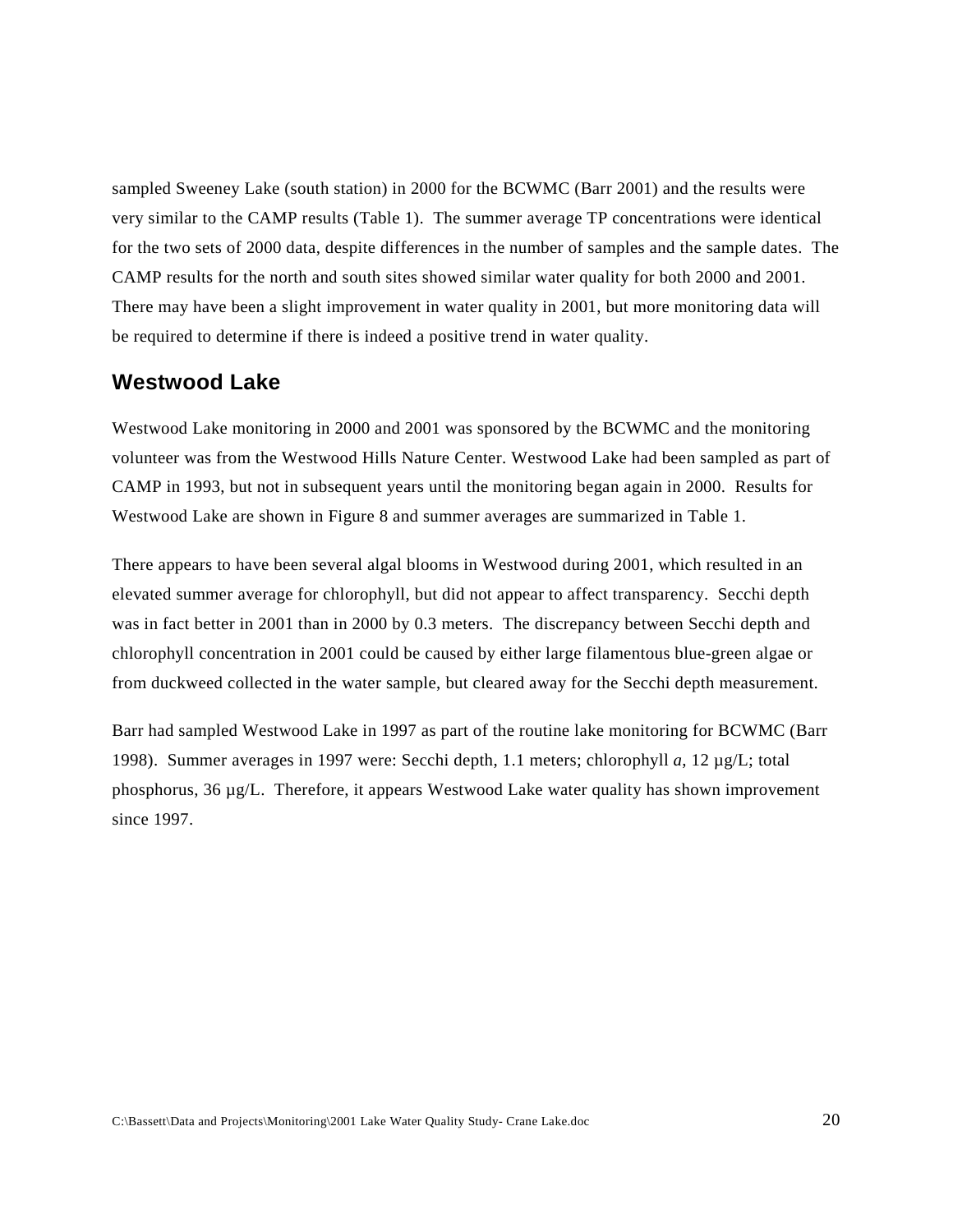**Figure 8 Secchi Depth (SDM), Total Phosphorus (TP), and Chlorophyll a (CLA) for Westwood Lake in 2000 and 2001**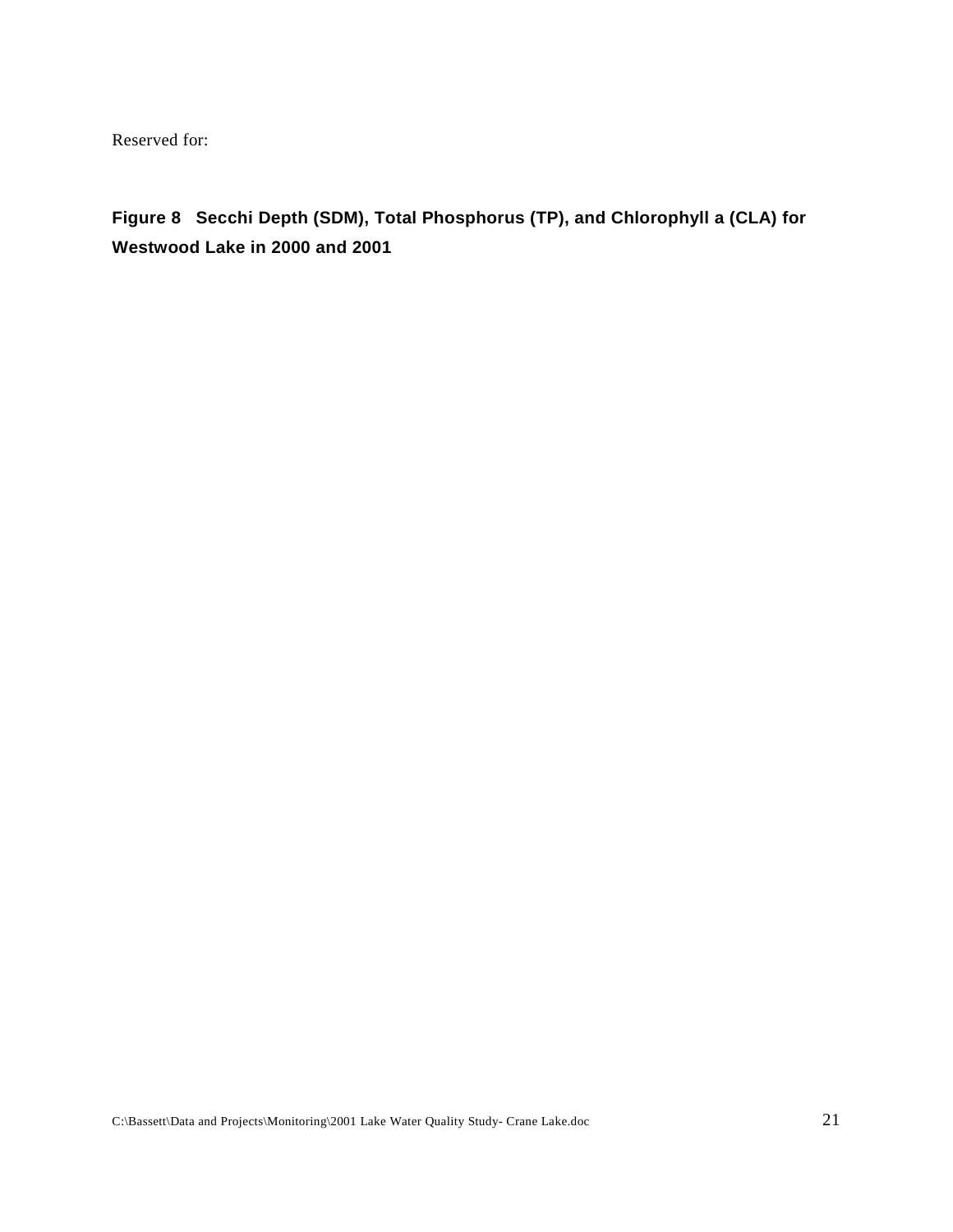## **Results from 2000 and 2001 MPRB and SHRPD Monitoring of Lakes in Bassett Creek Watershed**

In 2000 and 2001, the Minneapolis Parks and Recreation Board (MPRB) and Suburban Hennepin Regional Park District (SHRPD) collected water quality data for Wirth Lake and Medicine Lake, respectively. The results from this monitoring are presented below.

### **Wirth Lake**

MPRB staff collected 12 samples from Wirth Lake during 2000 and 13 samples during 2001. Results for secchi depth, total phosphorous and chlorophyll *a* are shown in Figure 9 and summer averages are displayed in Table 4. In 2001 compared to 2000, there was little change in summer averages. Additionally, temperature, dissolved oxygen (DO), conductivity and pH profiles were measured in the field and several other water quality parameters were analyzed using the samples. These data are summarized in Appendix D.

### **Medicine Lake**

SHRPD staff collected 13 samples from Medicine Lake during 2000 and 16 samples during 2001. Results for secchi depth, total phosphorous and chlorophyll *a* are shown in Figure 10 and summer averages are displayed in Table 4. In 2001 compared to 2000, there was little change in summer averages. Additionally, temperature, dissolved oxygen (DO), conductivity and pH profiles were measured in the field and several other water quality parameters were analyzed using the samples. These data are summarized in Appendix E.

| Table 4<br>Summer Averages (June-August) for 2000 and 2001 |      |     |             |                                       |
|------------------------------------------------------------|------|-----|-------------|---------------------------------------|
|                                                            |      |     | Total       |                                       |
|                                                            |      |     |             | Secchi Depth Phosphorus Chlorophyll a |
| Lake / Year                                                |      | (m) | $(\mu g/L)$ | (µg/L)                                |
| <b>Wirth Lake</b>                                          |      |     |             |                                       |
|                                                            | 2000 | 1.3 | 49          | 25                                    |
|                                                            | 2001 | 1.3 | 48          | 24                                    |
| <b>Medicine Lake</b>                                       |      |     |             |                                       |
|                                                            | 2000 | 1.7 | 53          | 18                                    |
|                                                            | 2001 | 1.7 | 40          | 17                                    |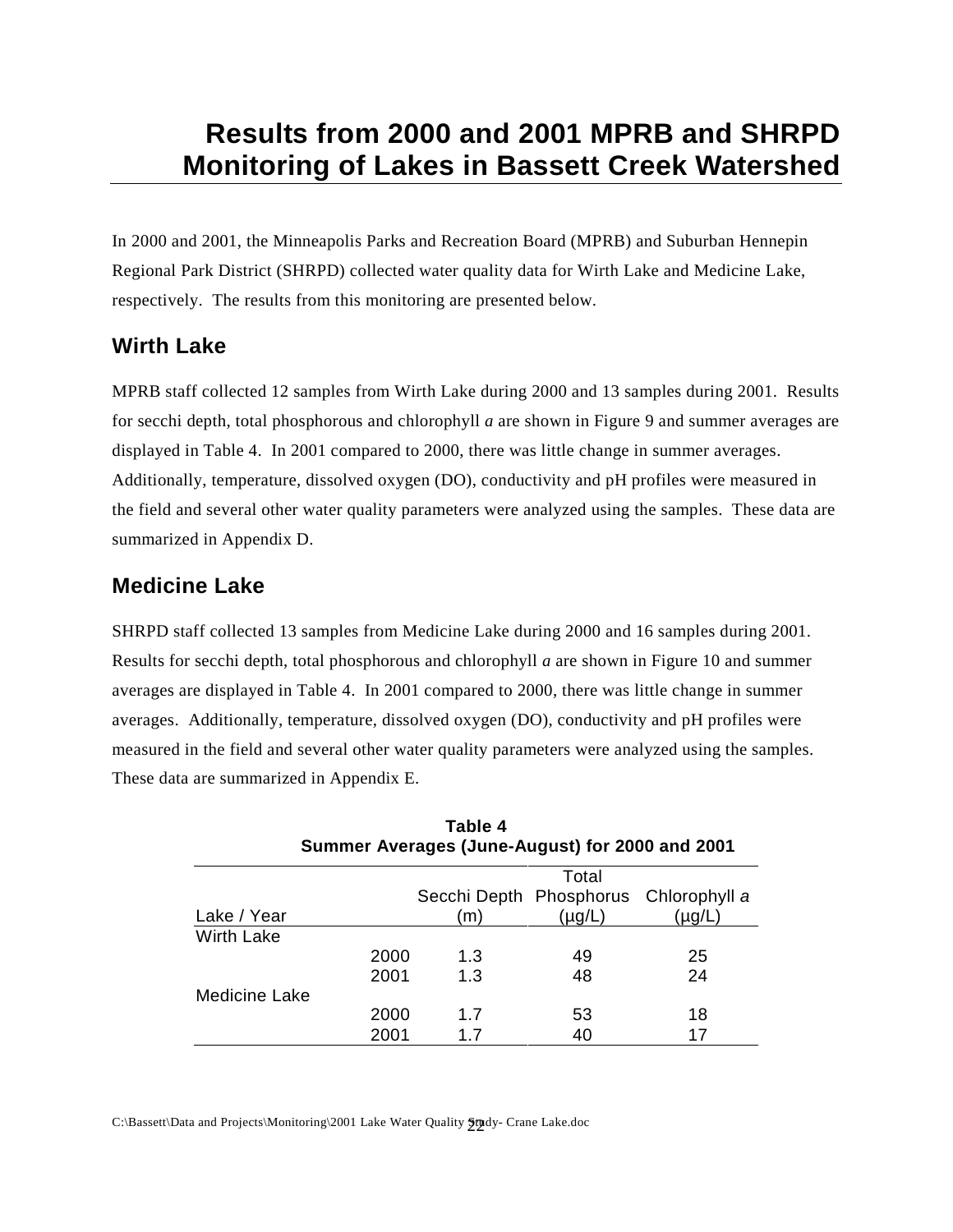**Figure 9 Secchi Depth (SDM), Total Phosphorus (TP), and Chlorophyll a (CLA) for Wirth Lake in 2000 and 2001**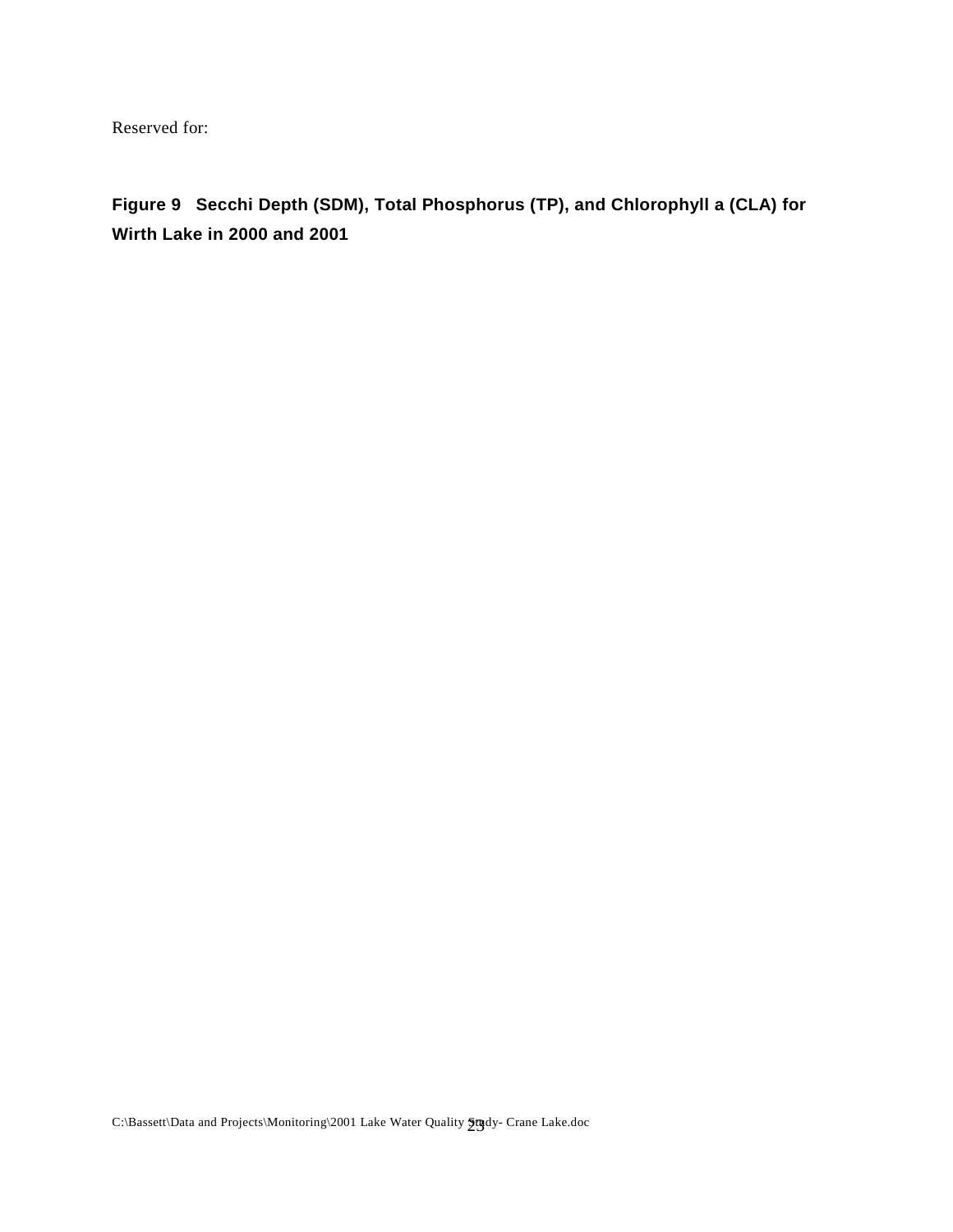**Figure 10 Secchi Depth (SDM), Total Phosphorus (TP), and Chlorophyll a (CLA) for Medicine Lake in 2000 and 2001**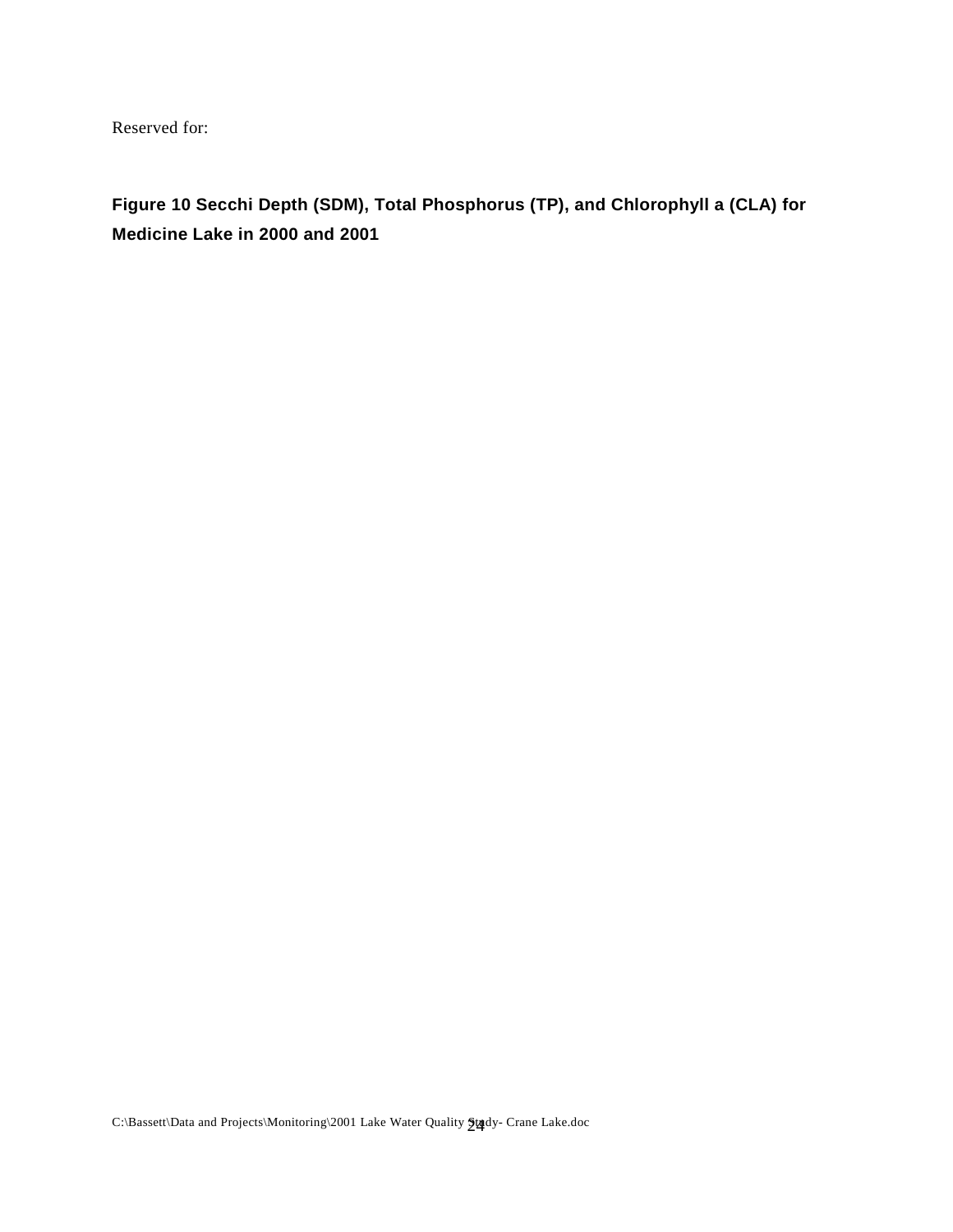## **Results from 2000 and 2001 WOMP Stream Monitoring for Bassett Creek**

In 2000, the BCWMC, in cooperation with Metropolitan Council Environmental Services (MCES), began monitoring Bassett Creek as part of the Watershed Outlet Monitoring Program (WOMP). The WOMP program is coordinated by MCES and consists of a network of monitoring stations located throughout the Metro Area. The objective of this program is to collect water quality and quantity (stream flow) data needed to assess current conditions, develop target pollutant loads, and to provide continued monitoring after best management practices (BMPs) are implemented in the watersheds.

The Bassett Creek WOMP site is located at Irving Avenue, ¼ mile upstream of the storm sewer tunnel that runs beneath downtown Minneapolis to the Mississippi River. Data collection consists of continuous measurements of stream flow, temperature and conductivity, as well as monthly base flow grab samples and storm event composite samples. The samples are analyzed in the MCES laboratory for many water quality parameters. The monitoring results for 2000 and 2001 are presented in graphs in Appendix F.

At this time, the WOMP data set does not span a long enough time period to determine trends in water quality or quantity. However, a brief review of data collected in the *Bassett Creek 1992 Stormwater Monitoring Study* (Barr Engineering, 1993), indicated there has been little change in water quality and quantity since 1992.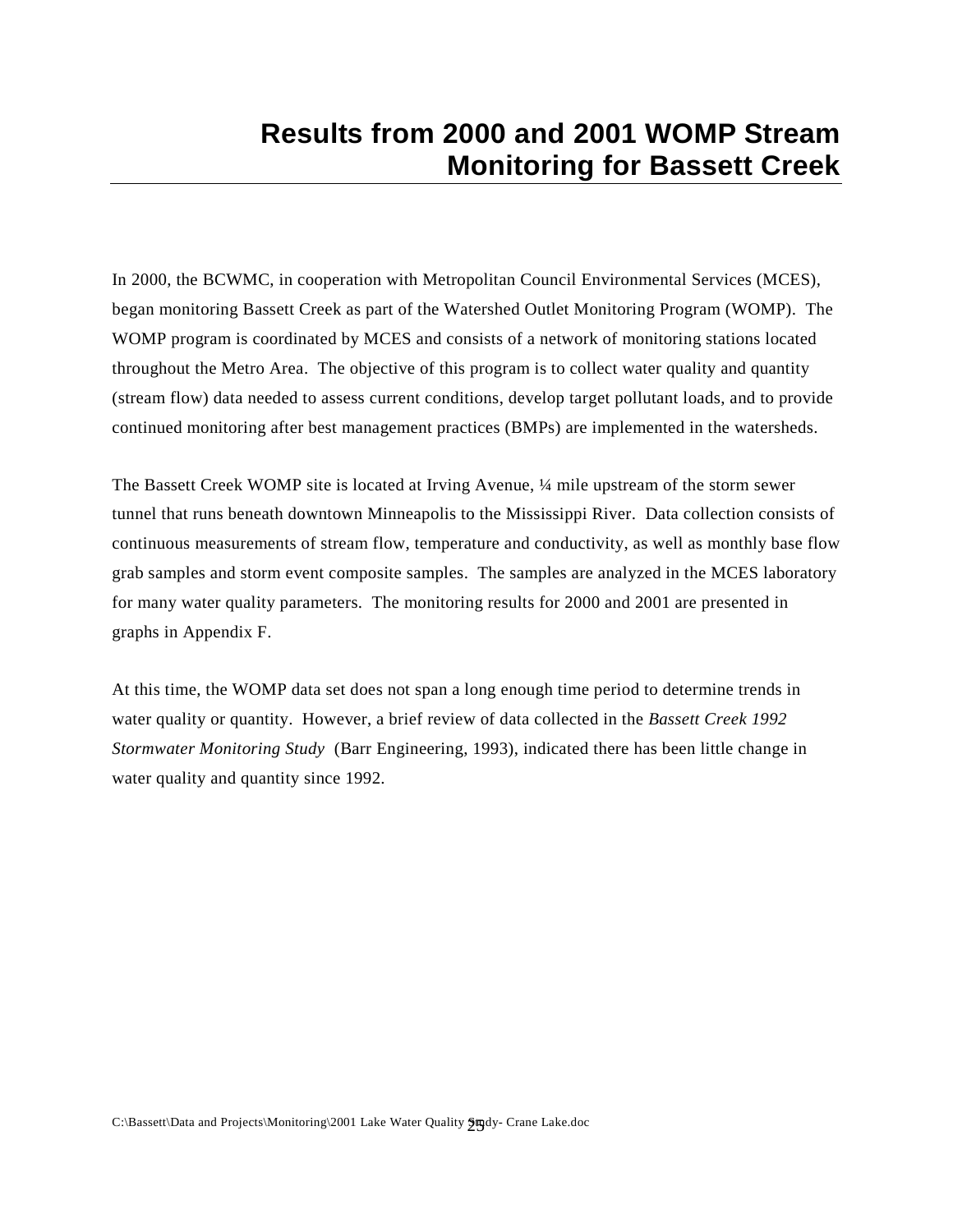- Barr Engineering Company. 1993. Bassett Creek 1992 Stormwater Monitoring Study. Prepared for the City of Minneapolis Park and Recreation Board and the Bassett Creek Watershed Management Commission
- Barr Engineering Company. 1993. Draft Water Quality Management Plan. Prepared for the Bassett Water Management Commission
- Barr Engineering Company. 1995. Crane Lake Watershed and Lake Management Plan. Prepared for the Bassett Water Management Commission.
- Barr Engineering Company. 1998. 1997 Lake Water Quality Study: Crane Lake, Lost Lake, and Westwood Lake. Prepared for the Bassett Water Management Commission.
- Barr Engineering Company. 1999. 1998 Lake Water Quality Study: Sunset Hill Pond (Cavanaugh Lake), North Rive Pond, and South Rice Pond. Prepared for the Bassett Water Management Commission.
- Barr Engineering Company. 2001. 2000 Lake Water Quality Study: Northwood Lake, Parkers Lake, Sweeney Lake, and Twin Lake. Prepared for the Bassett Water Management Commission.
- Osgood, R.A. 1989a. An Evaluation of Lake and Stream Monitoring Programs in the Twin Cities Metropolitan Area. Metropolitan Council Publication No. 590-89-128
- Osgood, R.A. 1989b. A 1989 Study of the Water Quality of 20 Metropolitan Area Lakes. Metropolitan Council, St. Paul, MN. Publication No. 590-89-129. 12 pp.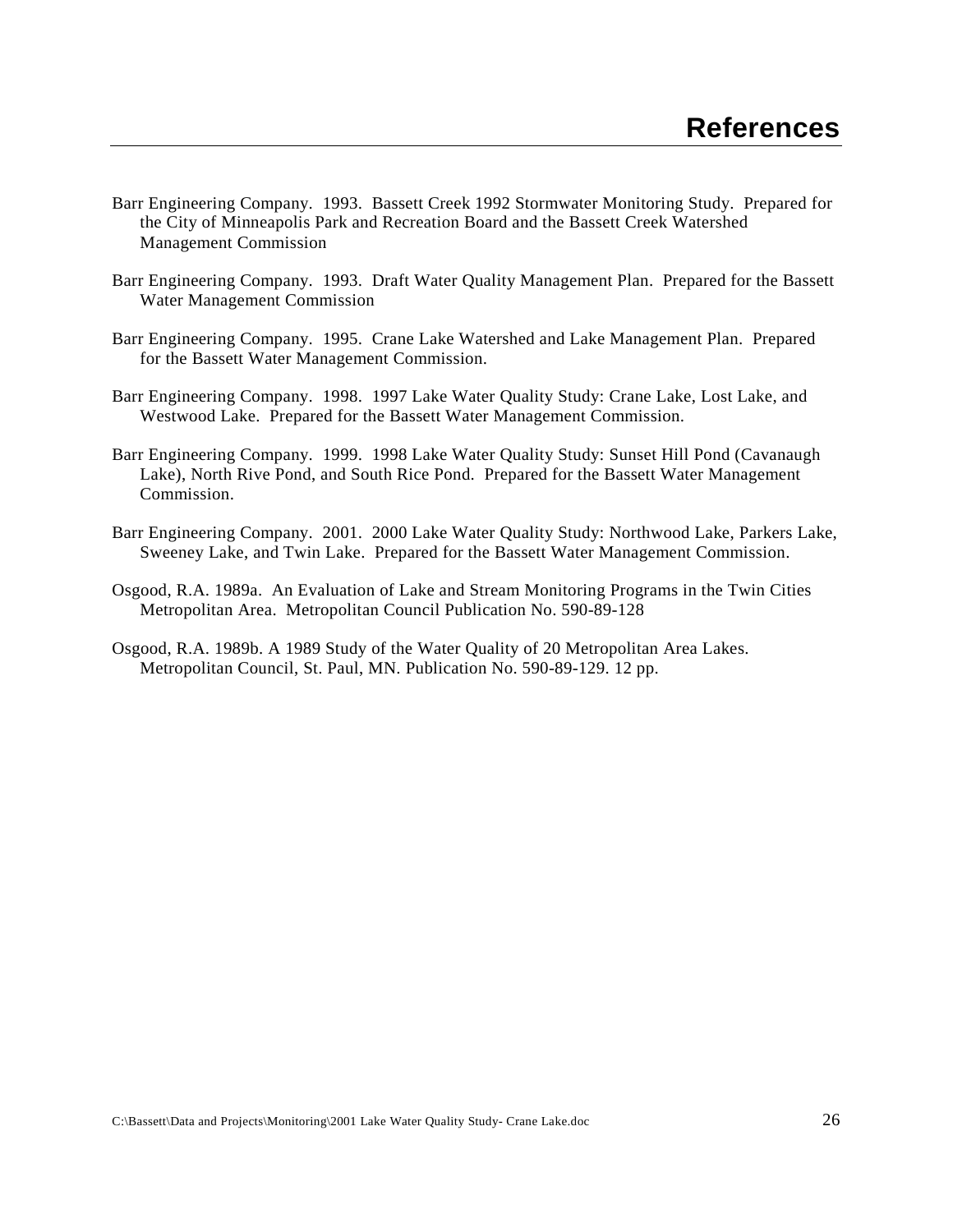# **Appendix A**

**Water Quality Data for 2000 and 2001**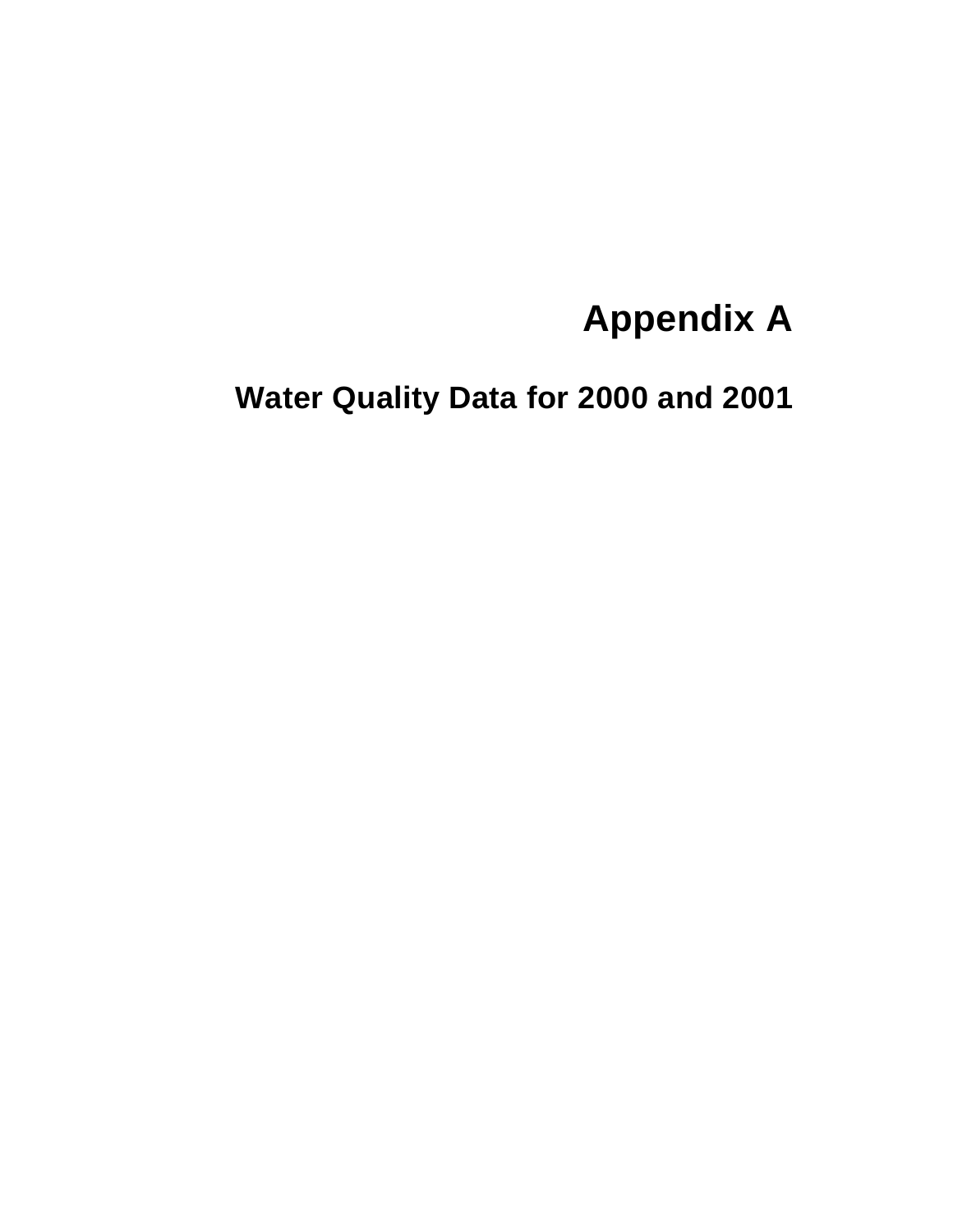# **Appendix B**

# **Crane Lake Macrophyte Surveys; Phytoplankton and Zooplankton Analyses for 2001**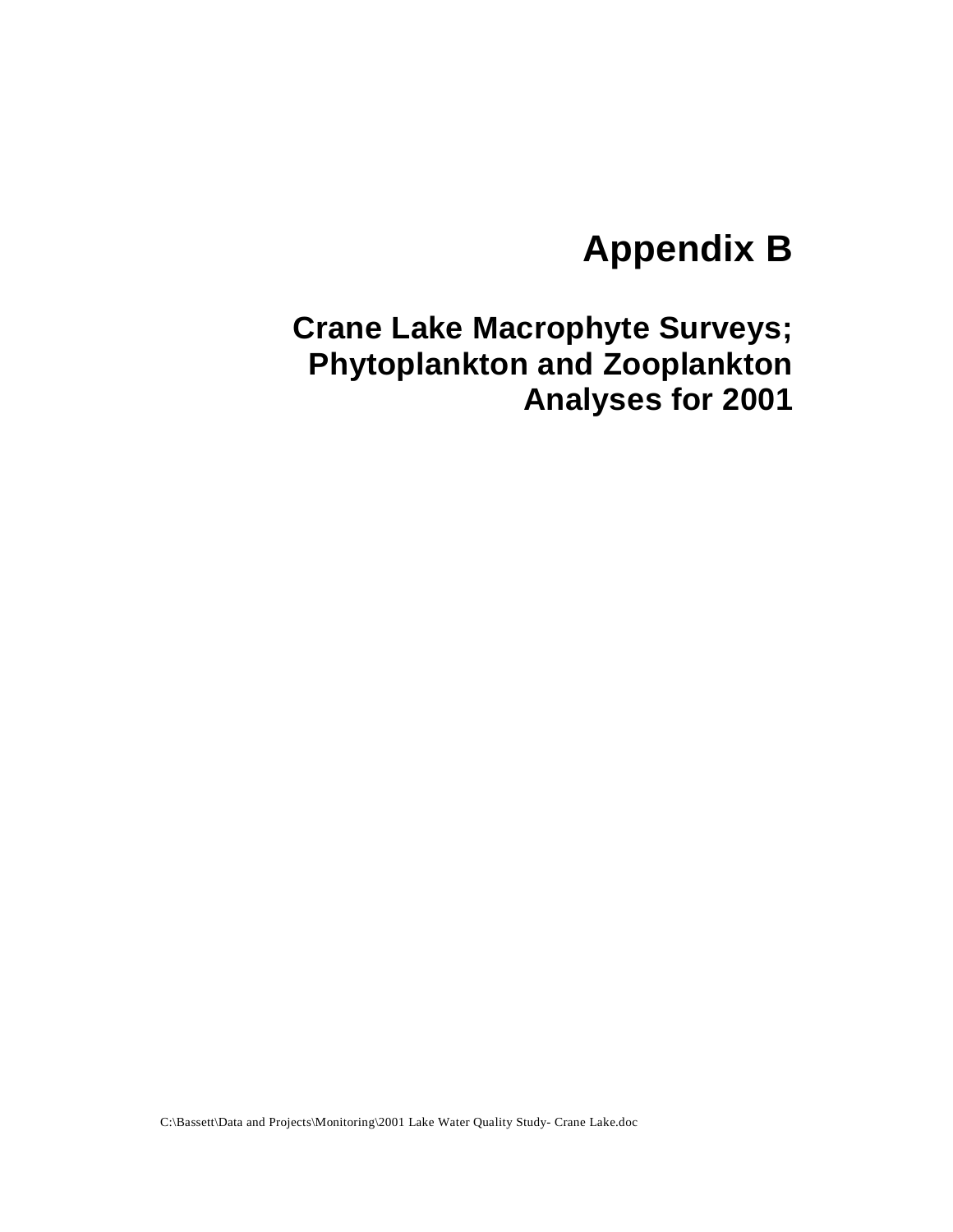# **Appendix C**

**Field and Laboratory Methods**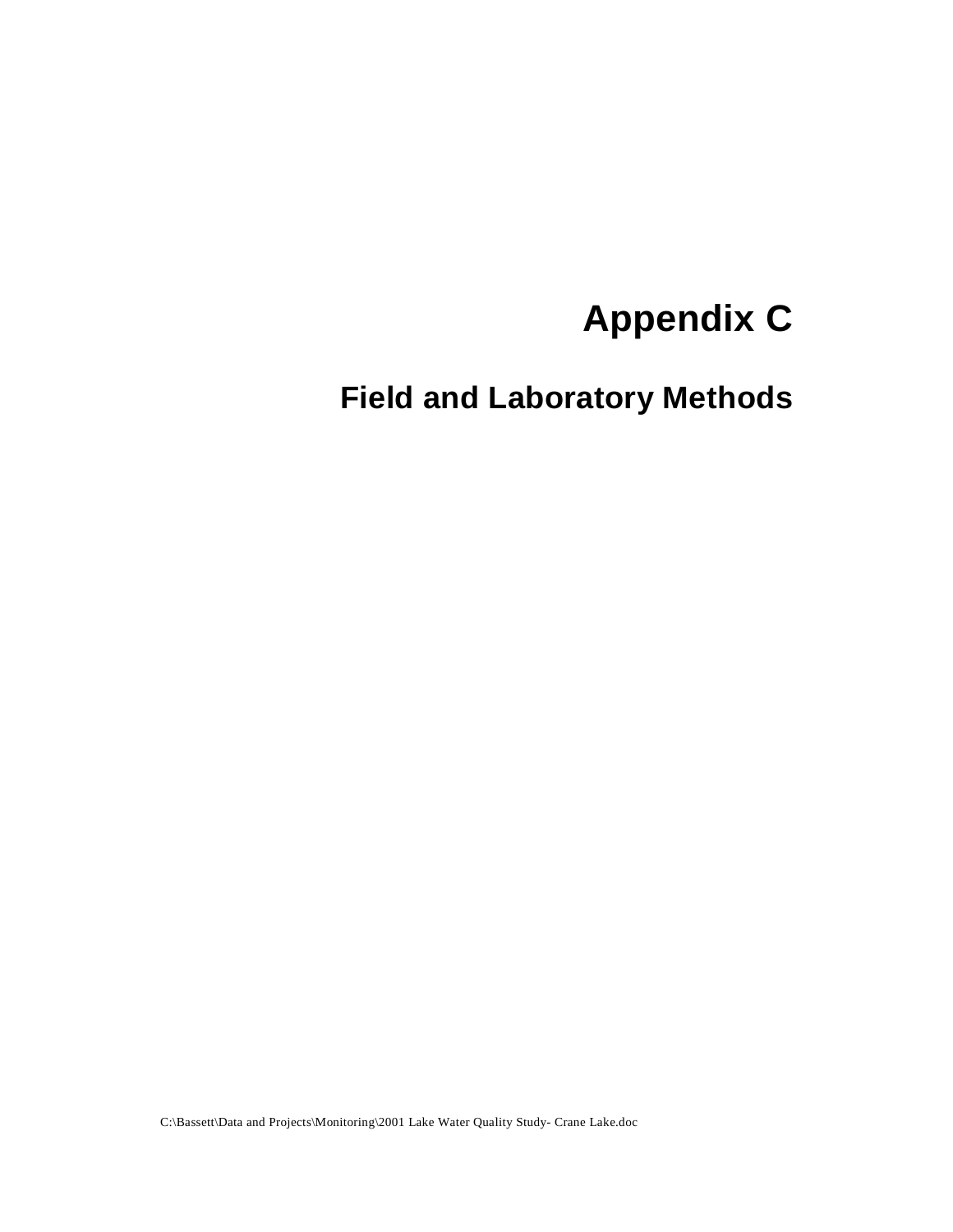## **Appendix C: Field and Laboratory Methods**

### **Crane Lake Sample Collection**

The epilimnetic sample at Crane Lake's central sampling site was collected with a 0- to 1-meter integrated composite sampler.

Phytoplankton samples were collected as subsamples from the epilimnetic composite sample. Zooplankton samples were collected with a Wisconsin-type net towed from just above the lake bottom to the surface.

At the sample site the following parameters were measured at 0 and 1-meters:

- Water temperature
- Dissolved oxygen concentration
- Specific electrical conductivity
- Secchi disc transparencies were also measured at each site.

Macrophytes were surveyed and mapped twice in the lake.

## **Crane Lake Chemical Analyses**

Procedures for the chemical analyses are presented in the accompanying table.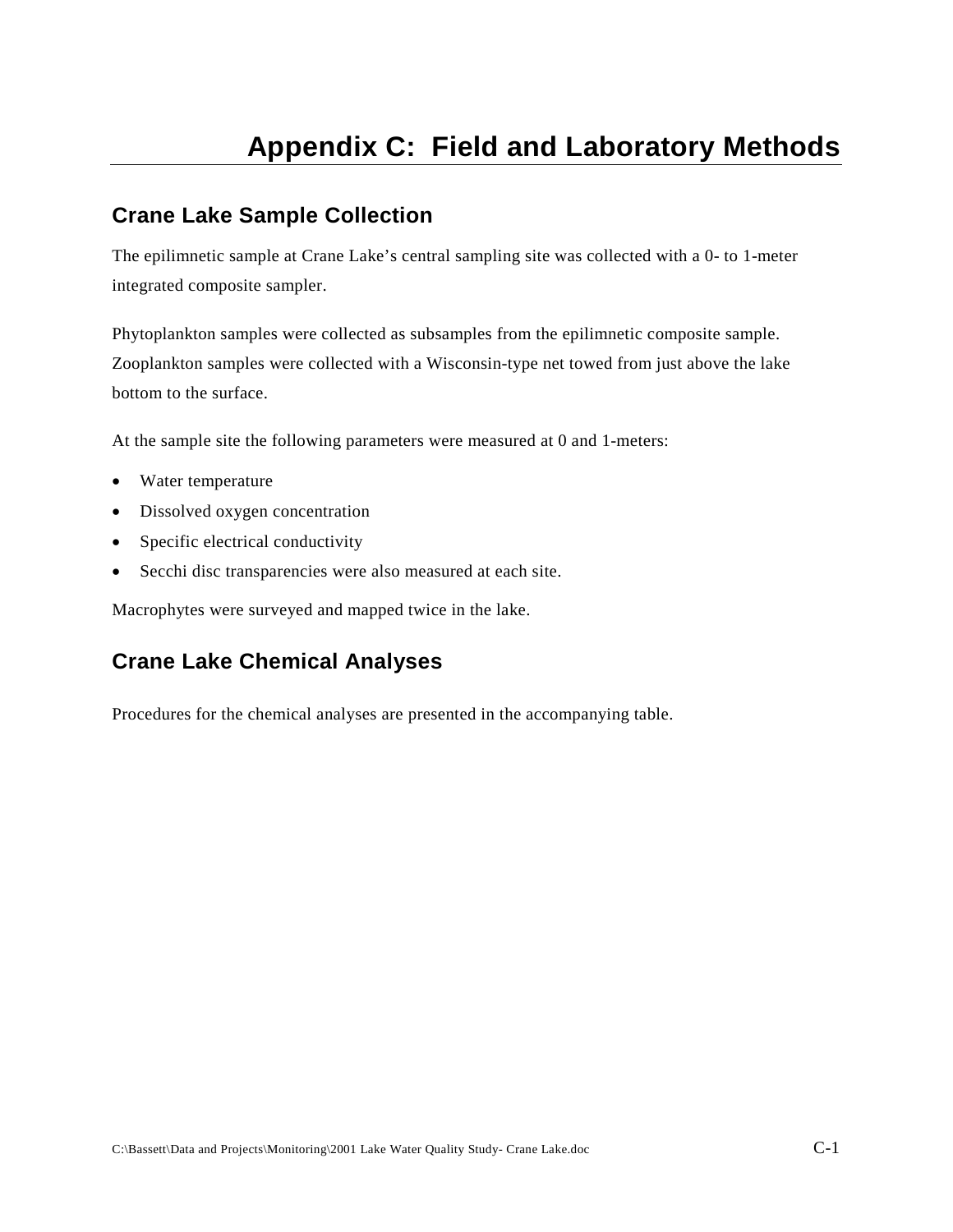| Analysis                                        | <b>Procedure</b>                                                                                               | <b>Reference</b>                                                                                                                                                 |
|-------------------------------------------------|----------------------------------------------------------------------------------------------------------------|------------------------------------------------------------------------------------------------------------------------------------------------------------------|
| <b>Total Phosphorus</b>                         | Persulfate digestion, manual<br>ascorbic acid                                                                  | Standard Methods, 18th Edition, 1992, USEPA Methods of<br>Chemical Analysis of Water and Wastes, 365.4                                                           |
| Soluble Reactive Phosphorus                     | Manual ascorbic acid                                                                                           | Standard Methods, 18th Edition, 1992, USEPA Methods of<br>Chemical Analysis of Water and Wastes, 365.3                                                           |
| Nitrite + Nitrate Nitrogen                      | Copperized reduction column<br>and lachat flow injection ion<br>analyzer                                       | USEPA Methods of Chemical Analysis of Water and Wastes, 351.1                                                                                                    |
| Total Kjeldahl Nitrogen                         | Digestion, treatment with<br>sodium hypochlorite and<br>sodium phenolate, run on<br>technician autoanalyzer II | USEPA Methods of Chemical Analysis of Water and Wastes, 351.1                                                                                                    |
| Chlorophyll a                                   | Spectrophotometric                                                                                             | Standard Methods, 18th Edition, 1992, 10200                                                                                                                      |
| pH                                              | Potentiometric measurement,<br>glass electrode                                                                 | Standard Methods, 29th Edition, 1998, 4500H&B, page 4-87                                                                                                         |
| <b>Specific Conductance</b>                     | Wheatstone bridge                                                                                              | Standard Methods, 20th Edition, 1998, 2510B, page 2-9                                                                                                            |
| Temperature                                     | Thermometric                                                                                                   | Standard Methods, 20th Edition, 1998, 2550B, page 2-61                                                                                                           |
| Dissolved Oxygen                                | Electrode                                                                                                      | Standard Methods, 20th Edition, 1998, 4500-OA, page 4-12 and<br>Manual of Analytical Methods, Water Chemistry Unit, Laboratory of<br>Hygiene, Madison, Wisconsin |
| Phytoplankton Identification<br>and Enumeration | Inverted microscope                                                                                            | Standard Methods, 16th Edition, 1985, 1002F (2-d), 1002H (2)                                                                                                     |
| Zooplankton Identification and<br>Enumeration   | Sedgewick Rafter                                                                                               | Standard Methods, 16th Edition, 1985, 1002F (7)                                                                                                                  |
| Transparency                                    | Secchi disc                                                                                                    |                                                                                                                                                                  |

#### **Table C-1 Procedures for Chemical Analysis Performed on Water Samples**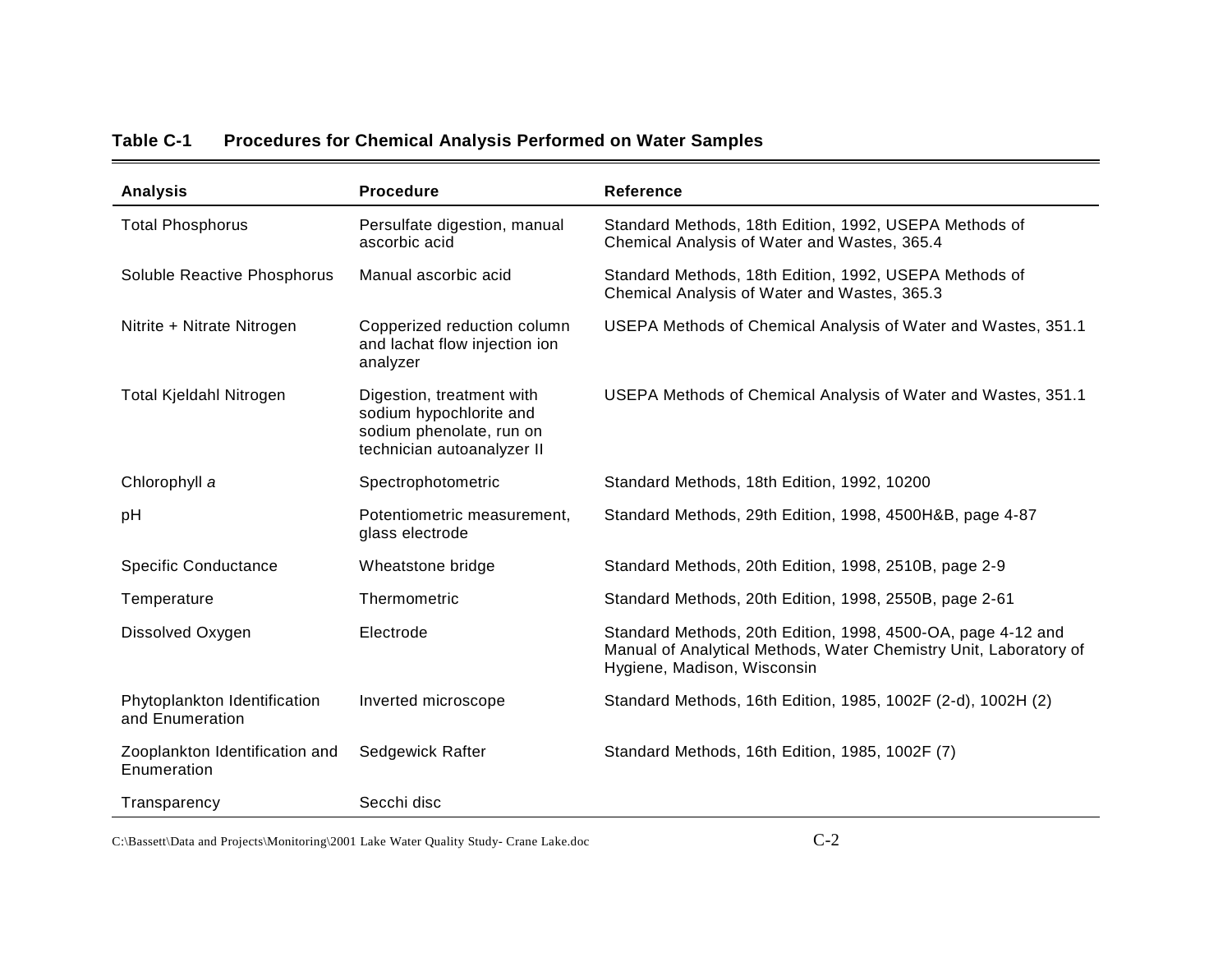# **Appendix D**

**Wirth Lake Water Quality Data**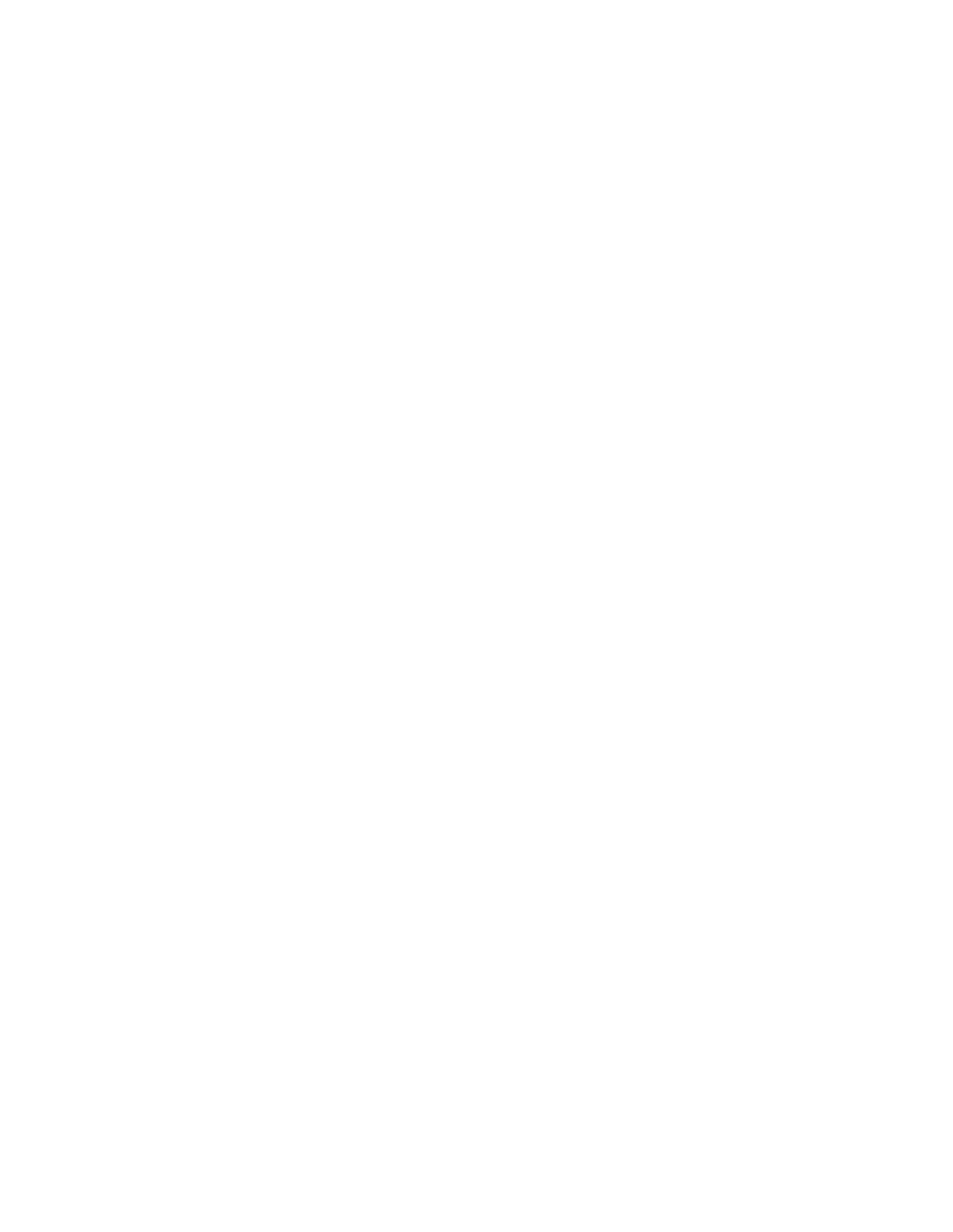# **Appendix E**

**Medicine Lake Water Quality Data**